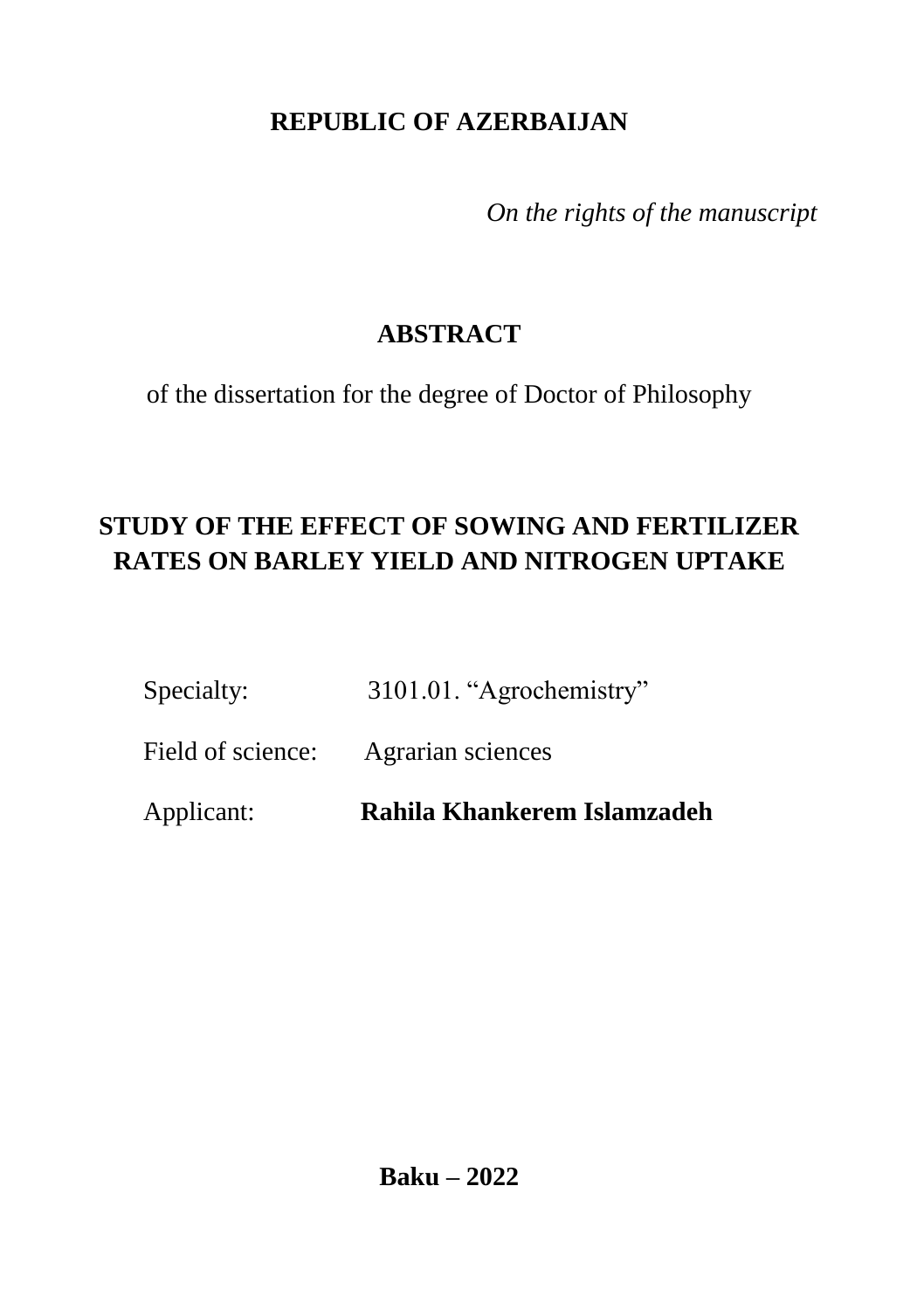The work was performed at the "Soil and plant analysis" laboratory of the Research Institute of Crop Husbandry of Ministry of Agriculture.

Scientific supervisor: Doctor of agrarian sciences, associate prof. **Gatiba Musa Hasanova** 

> PhD in agrarian sciences, associate prof. **Imrali Mahmud Hajımammadov**

Official opponents: Corr. member of ANAS, doctor of agrarian sciences, prof. **Ibrahim Hasan Jafarov** 

> PhD in agrarian sciences, associate prof. **Svetlana Mahmud Ayyubova**

Aqrar elmlər üzrə fəlsəfə doktoru **Sahib Xudaverdi Shukurov** 

Dissertation council FD 1.32 of Supreme Attestation Commission under the President of the Republic of Azerbaijan operating at the Institute of Soil Science and Agrochemistry of ANAS.

Chairman of the Dissertation council:

corr. member of ANAS, doctor of agrarian sciences, professor  **\_\_\_\_\_\_\_\_\_\_\_\_\_ Alovsat Gulush Guliyev** 

Scientific secretary of the Dissertation council:

PhD in biological sciences, associate professor  **\_\_\_\_\_\_\_\_\_\_\_\_\_\_ Shalala Jafar Salimova** 

Chairman of the scientific seminar:

doctor of agrarian sciences, professor **Mammad Isa Mammadov**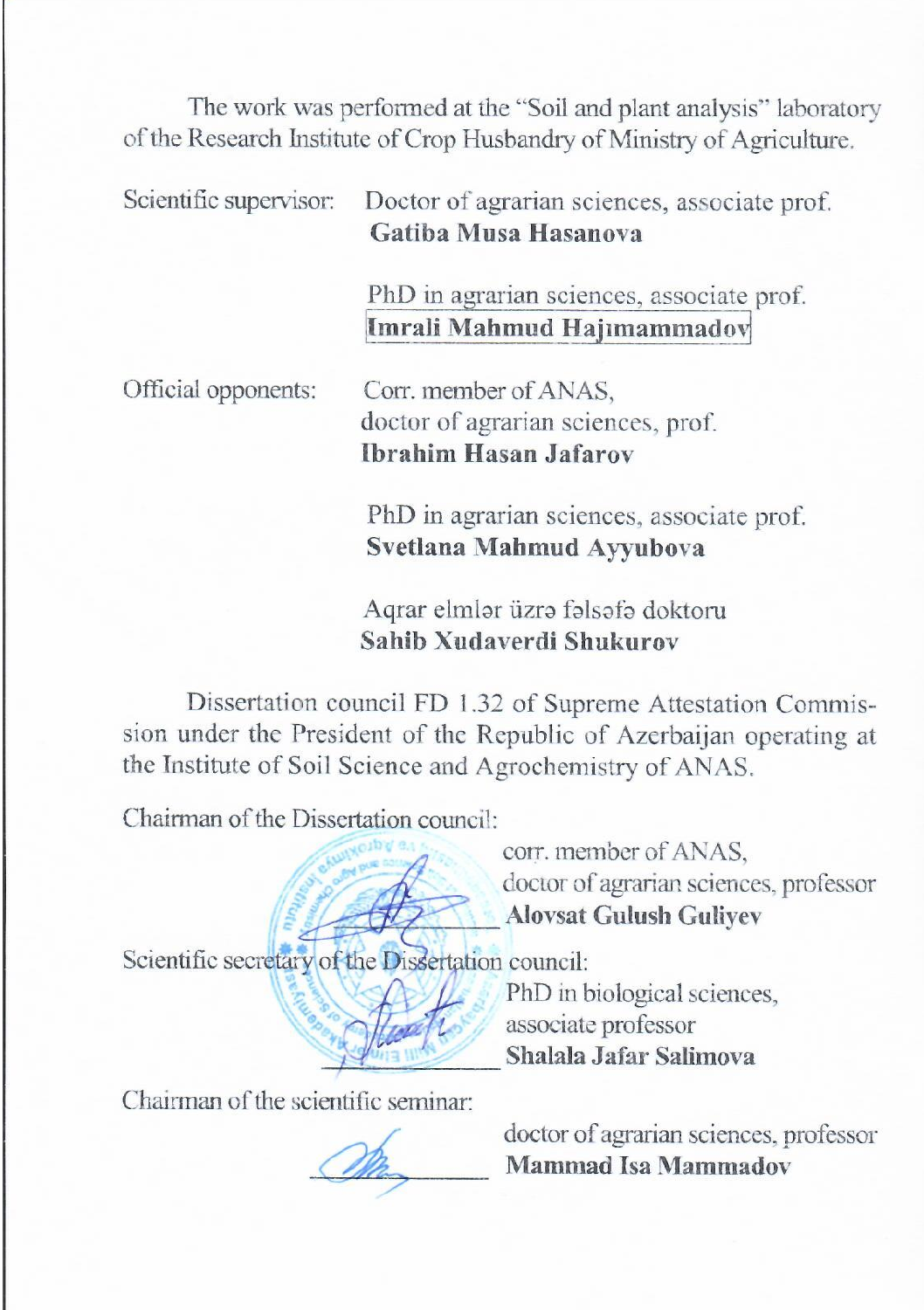### **INTRODUCTION**

**Relevance of the subject:** Barley (*Hordeum vulgare* L.) ranks as one of the most important places after wheat in the republic. Bythe use of mineral fertilizers, barley increases by 50% of the yield. This feature of barley gives reason to use it in research. The short growing season allows for a quick yield, which regenerates the soil and provides a basis for obtaining the second harvest. It is important in countries where animal husbandry is developed.

The main goal of research on grain crops is to increase yield, improve and increase economic efficiency, and develop the economy - to attract the farmers' interest in this area. In general, the main objectives of barley growing programs are the development of new high yielding and quality, stress-resistant varieties<sup>1,2</sup>.

To obtain a high and high-quality yield, it is very important to carry out spring tillage. A new approach and modernization methods are needed for protection of the environment, sustainability and productivity of soil resources<sup>3</sup>.

Barley yields have varied significantly in recent years due to climate change. The literature shows that the high yield of barley depends on the fertilizer rates and amount of precipitation<sup>4</sup>.

**The purpose and objectives.**The main goal of the study is to studythe impact of sowing and fertilizerrates to the biomass yield, nitrogen content in biomass, nitrogen content in biomass in percentage, barley yield and yield quality, and nitrogen uptake. Determine the impact on the soil, and the effectiveness of mineral fertilizers,

 $\overline{a}$ 

<sup>&</sup>lt;sup>1</sup> Hajimammadov I.M. Influence of concentrated fertilizers on nitrogen metabolism and productivity of winter wheat // Moscow Publishing House: Agrochemistry. - 1975 No. 1, - Art. 12-15.

<sup>2</sup> Knezevic D. Variability of grain yield and quality of winter barley genotypes (*H. vulgare* L.), under the influence of nitrogen nutrition / D.Knezevic, M.Milosevic, A.Torbica [et all.] // Növénytermelés, 2011, 60, 25-28.

<sup>3</sup> Sainju UM. Tillage, cropping sequence, and nitrogen fertilization influence dryland soil nitrogen// Agron J, 2013, 105, -p.1253–1263.

<sup>4</sup> Gaevaya, E.A. Yield of spring barley depending on the weather conditions of the Rostov region // Proceedings of the Orenburg State Agrarian University. - 2017, - No. 4 (66), - C, 71–75.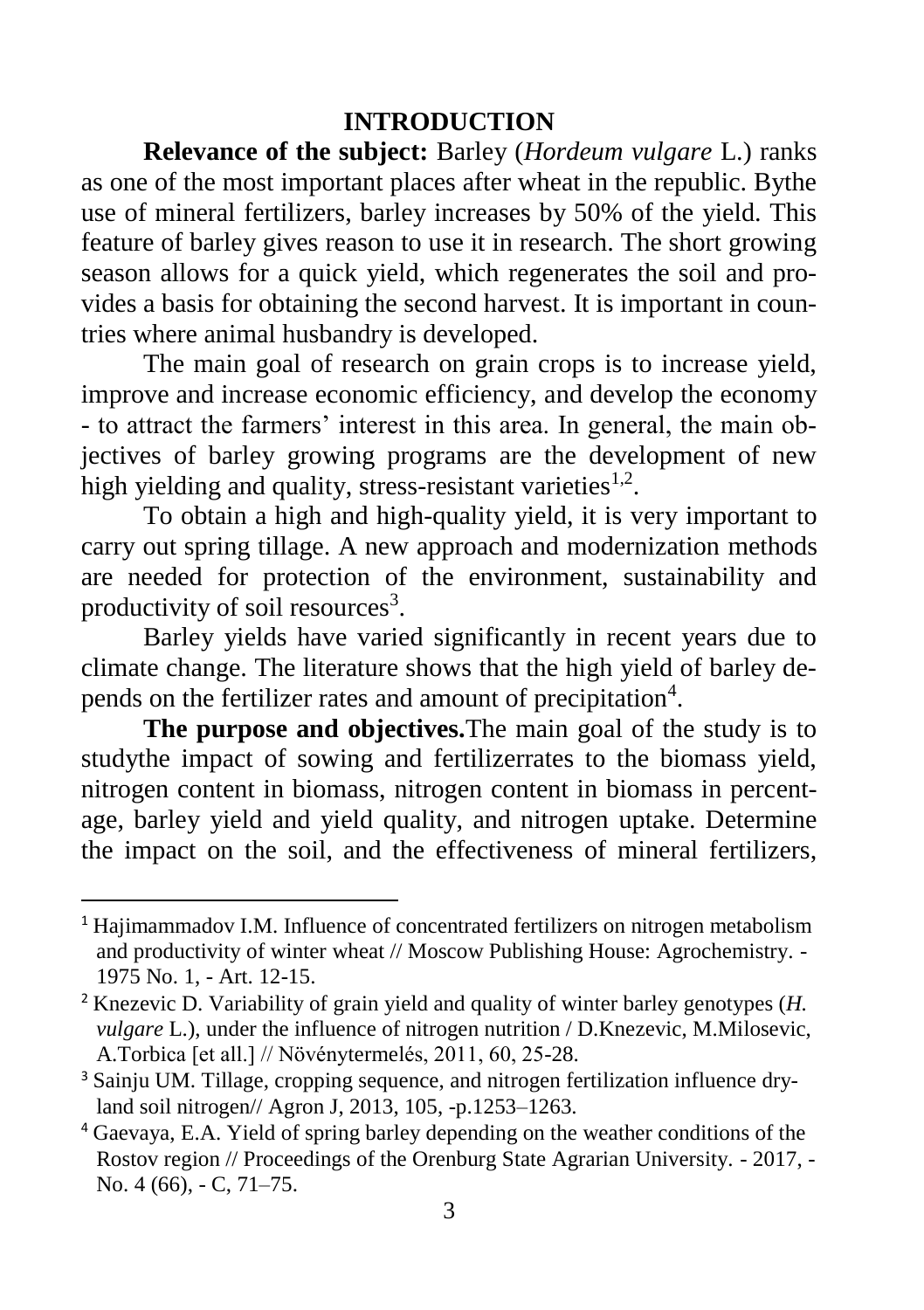and the most optimal, cost-effective sowing and fertilizer rates for cultivation in the region. Study the soil-climatic conditions of the region during the research years;

1. Determination of dynamics of easily assimilated nitrogen  $(N/NO<sub>3</sub>, N/NH<sub>3</sub>)$  potassium  $(K<sub>2</sub>O)$ , exchanged for phosphorus  $(P<sub>2</sub>O<sub>5</sub>)$ depending on the sowing and fertilizer rates.

2. Accumulationof above ground biomass and yielddepending on the rate of mineral fertilizers in different stages of plant development and determination of dependence of yieldon the nitrogen contentin above ground biomass:

3. Determination of the effect of nitrogen on the above ground biomass at different stages of the development of plants.

4. Study of the dependence of the yield on the nitrogen produced in above ground biomass and biomass yield in the milk ripe stage.

5. Determination of the effect of sowing and fertilizer rates on the key quality parameters of "Jalilabad-19" barley variety;

6. Study of the effect of sowing and fertilizer rates on winter barley yield and economic efficiency.

1. **Research methods.**The analysis of soil and plant samples in the laboratory is carried out by the following methods. (by methods).<sup>5</sup>

Soil analysis:

 $\overline{a}$ 

1. Calcium carbonate  $(CaCO<sub>3</sub>)$  - in calcimeter by the Schebler method

2. pH-aqueous solution - in pH meters

3. Total humus - I.V. By the Tyurin method

4. Total nitrogen (N) - by the Keldal method

5. Ammonium Nitrogen - by the D.P. Konev method

6. Nitrate nitrogen - by the method of Grandvel-Lyaju

7. Active phosphorus  $(P_2O_5)$  - soluble in 1% ammonium carbonate - by the method of Machik

8. Exchangeable potassium  $(K_2O)$  - soluble in 1% ammonium carbonate  $[(NH_4) \, {}_2CO_3]$  - on the flame photometer.

<sup>&</sup>lt;sup>5</sup> Hajimammadov IM Methods of agrochemical analysis of soil, plants and fertilizers / IM Hajimammadov, JM Talai, EM Kosayev - Baku: "Muallim", - 2016, -132 p.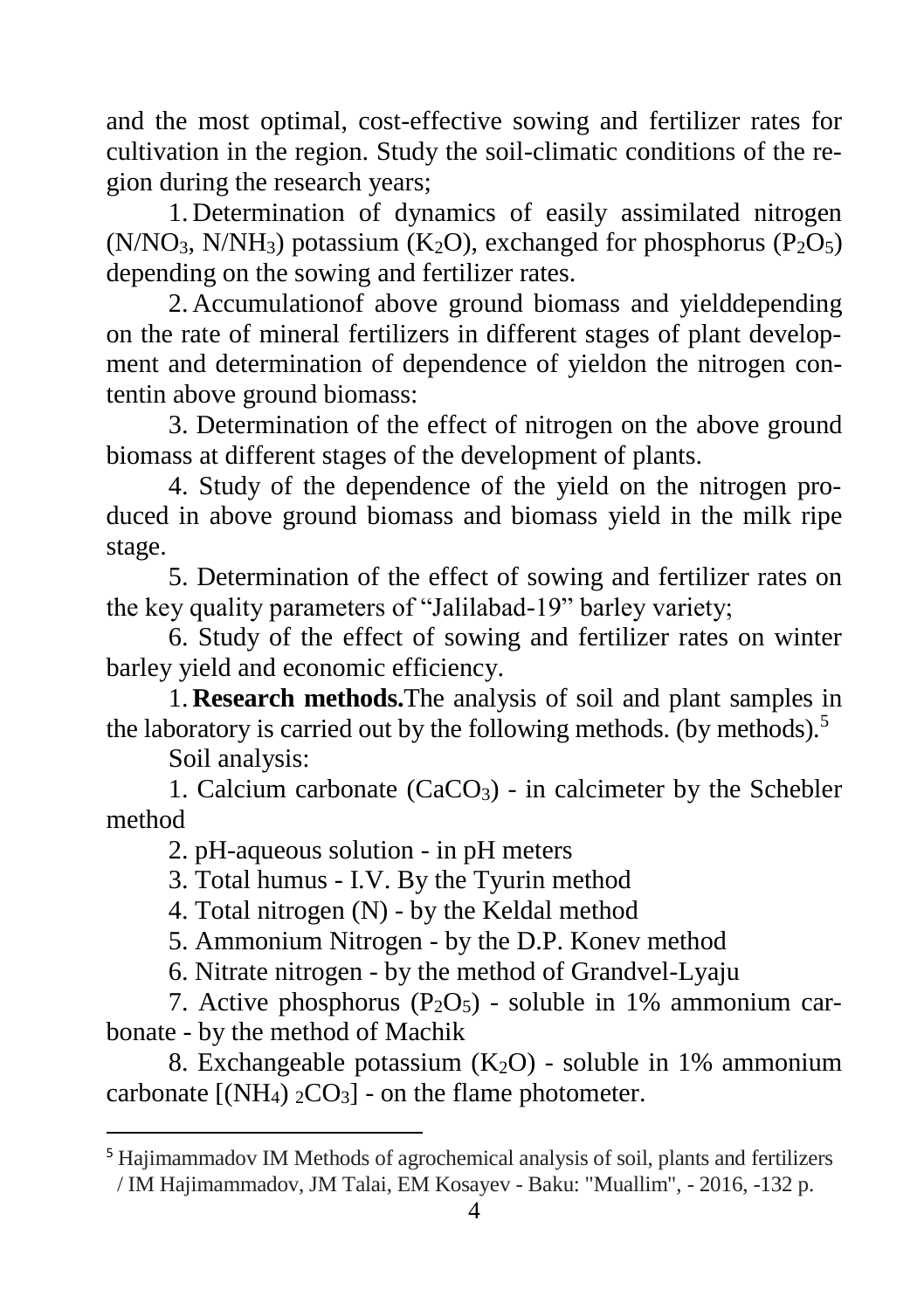Plant analysis:

2. Nitrogen-Keldal method in above ground biomass and grain 3. Statistical analysis is carried out by the SPSS26 program.

**The main provisions of the defence.**

1. Dynamics of easily assimilated nitrogen  $(N/NO<sub>3</sub>, N/NH<sub>3</sub>)$ potassium  $(K_2O)$ , exchanged phosphorus  $(P_2O_5)$  depending on the rates of sowing and fertilizers in the different growth stages of "Jalilabad19".

2. Effect of sowing and fertilizers rates on the dynamics of assimilation of the above ground biomass in the different growth stages of "Jalilabad19".

3. Dependence of the amount (in percentage) and assimilation of nitrogen in above ground biomass on the sowing and fertilizer rates in the different growth stages of "Jalilabad19".

4. Yield, structure parameters and quality of barley plant in various rates of sowing and fertilizer;

5. Economic efficiency.

**Scientific novelty in research:**For the first time the dependence of yield and yield quality of "Jalilabad-19"barley variety on easy assimilated essential nutrient preservation in the soil during the stem elongation stage, above ground biomass yield and nitrogen percentage in above ground biomassfrom the spring tillering to the stem elongation stage, from stem elongation stage to milky stage, sowing rates in the mountain supply rainfed light gray-chestnut soils was determined.

For the first time in the rainfed conditions of Mountainous Shirvan, the dependence of the factors that determine the economical efficient yield of "Jalilabad-19"on the sowing and fertilizer rates has been studied.

**The theoretical and practical significance of the research.** During the years of research, the impact of sowing and fertilizer rates on the yield of the "Jalilabad-19" barley variety were studied, and the economically efficient sowing and fertilizer rates for the region were determined. This will have a significant impact on farmers' future access to cost-effective and high-quality yield in the region.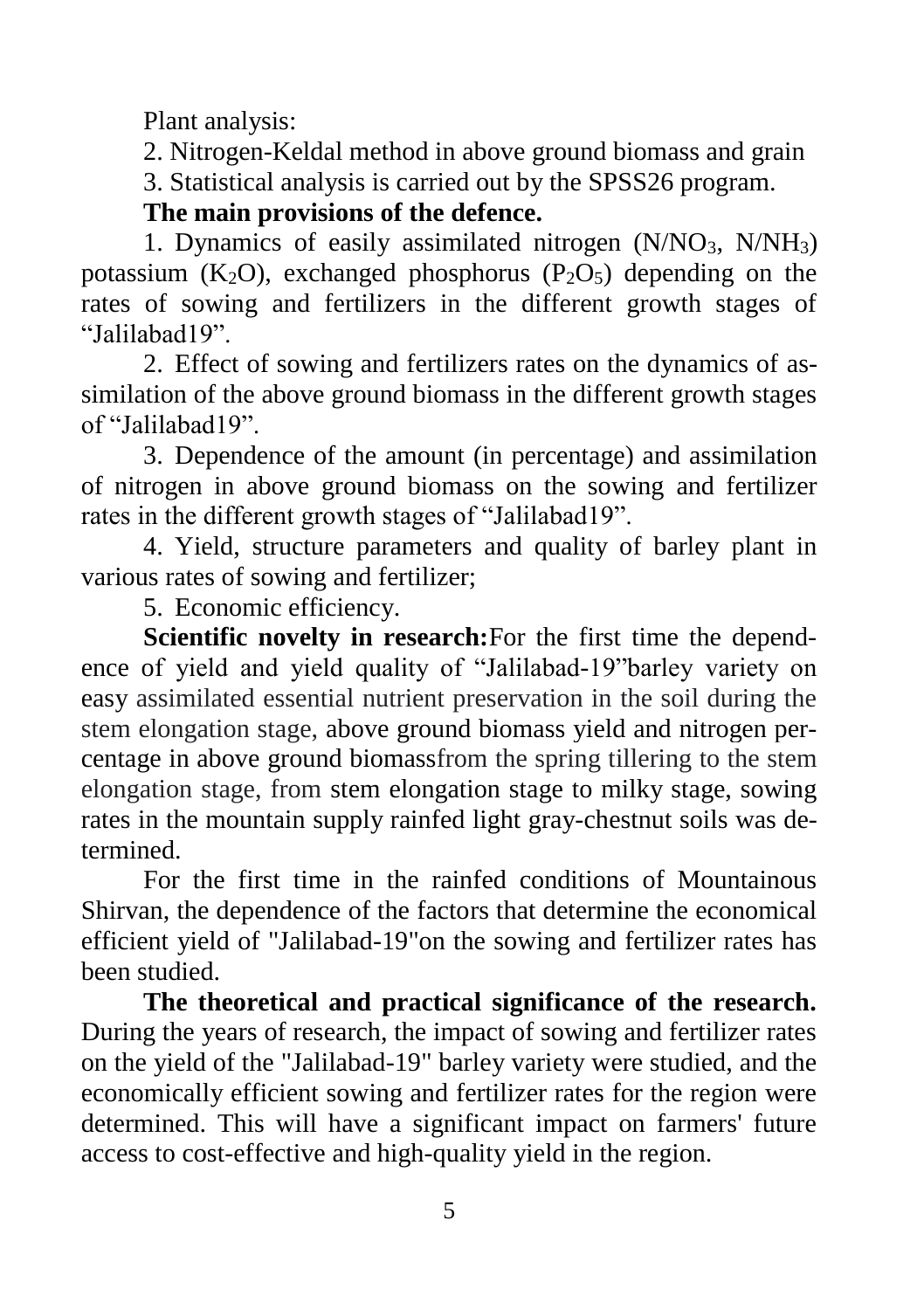**Approbation and application of the work.**Results of the research presented at the Scientific Reporting Meetings of the Research Institute of Crop Husbandry (2016-2019), at the Republican scientific-practical conference "Academician Jalal Aliyev and Genetic Resources of Ecological Diversity" dedicated to the 90<sup>th</sup> anniversary of Academician Jalal AlirzaogluAliyev,the conference of young scientists and researchers on "Innovations in Biology and Agriculture, the solution of global challenges" dedicated to the 90<sup>th</sup> anniversary of Jalal AlirzaogluAliyev, at the International Youth Conference "Genetic and agronomic assessment of soils" at the Institute ofTimiryazev,dedicated to the 'Science Day' amongstudents, masters and doctoral students at the Institute of Soil Science and Agrochemistry of ANAS "Problems of the environment and strategies for its protection", dedicated to the  $125<sup>th</sup>$  anniversary of T.S.MaltsevIII International Scientific and Practical Conference held in Kurgan State Academy of Agriculture on Modernization of "Agro-industrial complex" development and application of modern scientific and technological technologies for agriculture", in the materials of the International Scientific Conference "Agrarian Landscapes, Their Sustainability and Development Features" at the Kuban State Agrarian University named after I.T.Trublina. The results of the study were applied to farms in Gobustan region.

**Name of the organization in which the dissertation work is performed.** The dissertation work was performed at the Research Institute of Crop Husbandry, Agrarian and Innovation Center of the Ministry of Agriculture of the Republic of Azerbaijan.

**The total volume of the dissertation with a sign, indicating the volume of the structural units of the dissertation separately.**

The dissertation consists of an introduction, four chapters, results, a list of 186 references, 11 figures and 99 tables. The title of the dissertation is 3 pages with 4210 characters, the introduction is 7 pages with 13244 characters, the first chapter is 14 pages with 32551 characters, the second chapter is 34 pages with 47725 characters, the third chapter is 62 pages with 117634 characters, the fourth chapter is 49 pages with 86 pages., results are 2 pages, 3657 characters, farm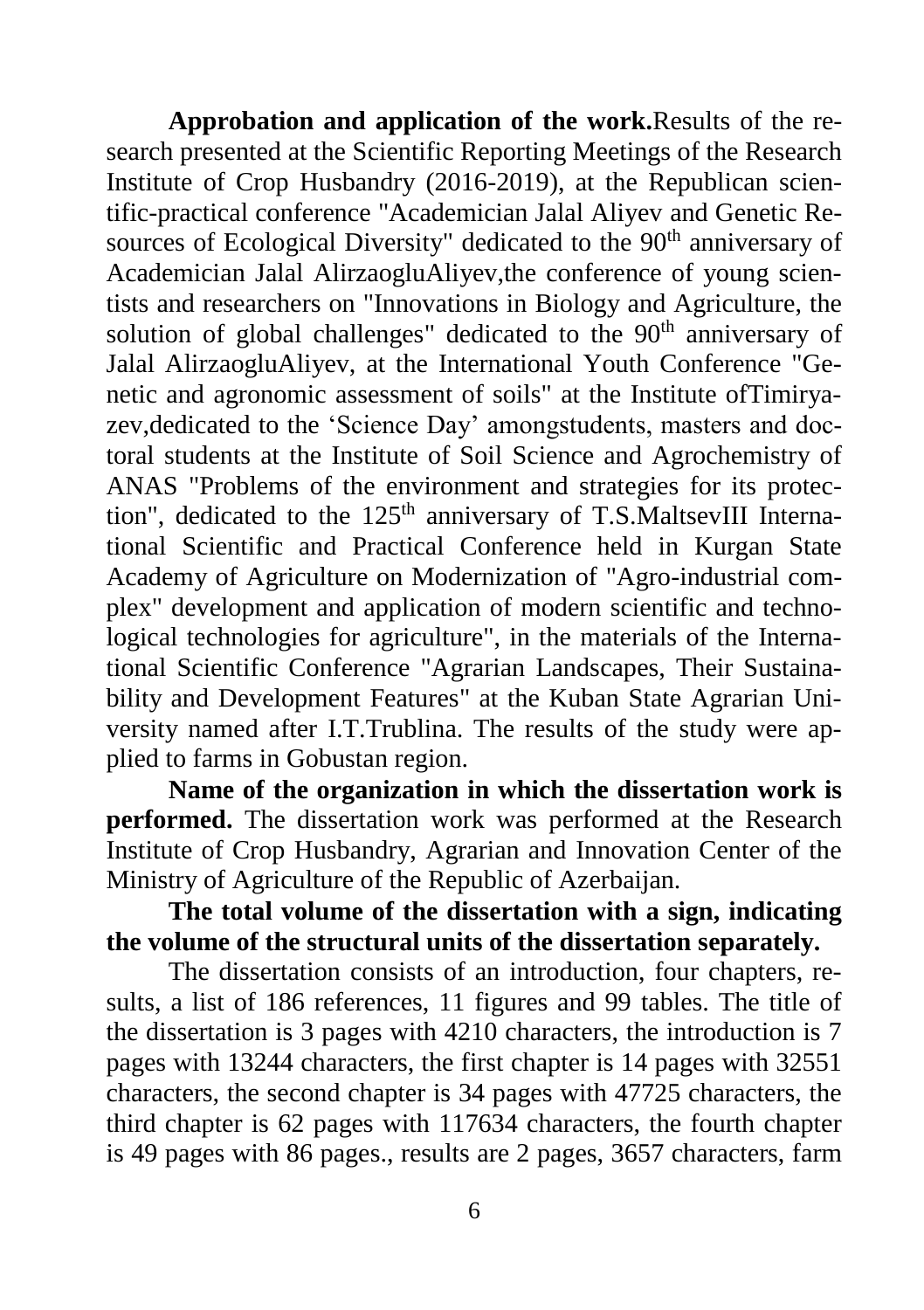recommendations are 1 page, 361 characters, list of used literature is 20 pages, 38297 characters, appendices are 6 pages, abbreviations and symbols are 1 page, 186 characters. The general text of the dissertation (excluding figures, tables, graphs, results, economic recommendations, appendices and bibliography) consists of 231922 characters. The total volume of the dissertation is 201 pages (total number of characters 345908).

### **MAIN CONTENT OF THE DISSERTATION**

The relevance of the topics and the general characteristics of the dissertation are indicated in the **Introduction.**

**Chapter I** provides a review of the literature under the headings "Influence of physical and chemical properties of soil on the productivity of agricultural crops", "Biological properties of barley and its requirements for mineral fertilizer", "Absorption of nutrients from the soil by plants".

**Chapter II** presents the soil and climatic conditions of the studied territory, research materials and methods. The studies were conducted from 2016 to 2019 on supply rainfed gray chestnut soils of Gobustan RES in Mountainous Shirvan region. The pH content in the inferior layer (0-25 cm) varies between 8.1-8.4, 25-50 cm 8.4-8.6, 50-70 cm 8.7-8.8. That is, the inferior layer is weak alkaline, and the lower is strong alkaline. The areas are carbonate. The content of calcium carbonate in the depth of 0-25 cm is 9.86-10.56% in years of dependence on research, and in the lower layers is relatively high in dependence on depth, ie. depth 0-25 cm medium-carbonate, lower layers of high-carbonate. The experimented districts of Gobustan RES (Maraza), relate to lands of average quality. Depending on the years of research, the total humus content in the cover layer was 2.23-2.29%, and in the lower layers was decreased. The content of total nitrogen is 0.165-0.179% in the depth of 0-25 cm and is relatively decreased in the lower layers. The content of total phosphorus was 0.118-0.125% in the depth of 0-25 cm, depending on the years of research, in the lower layers observed a gradual decrease**.**

According to the results of 3-year studies conducted in Moun-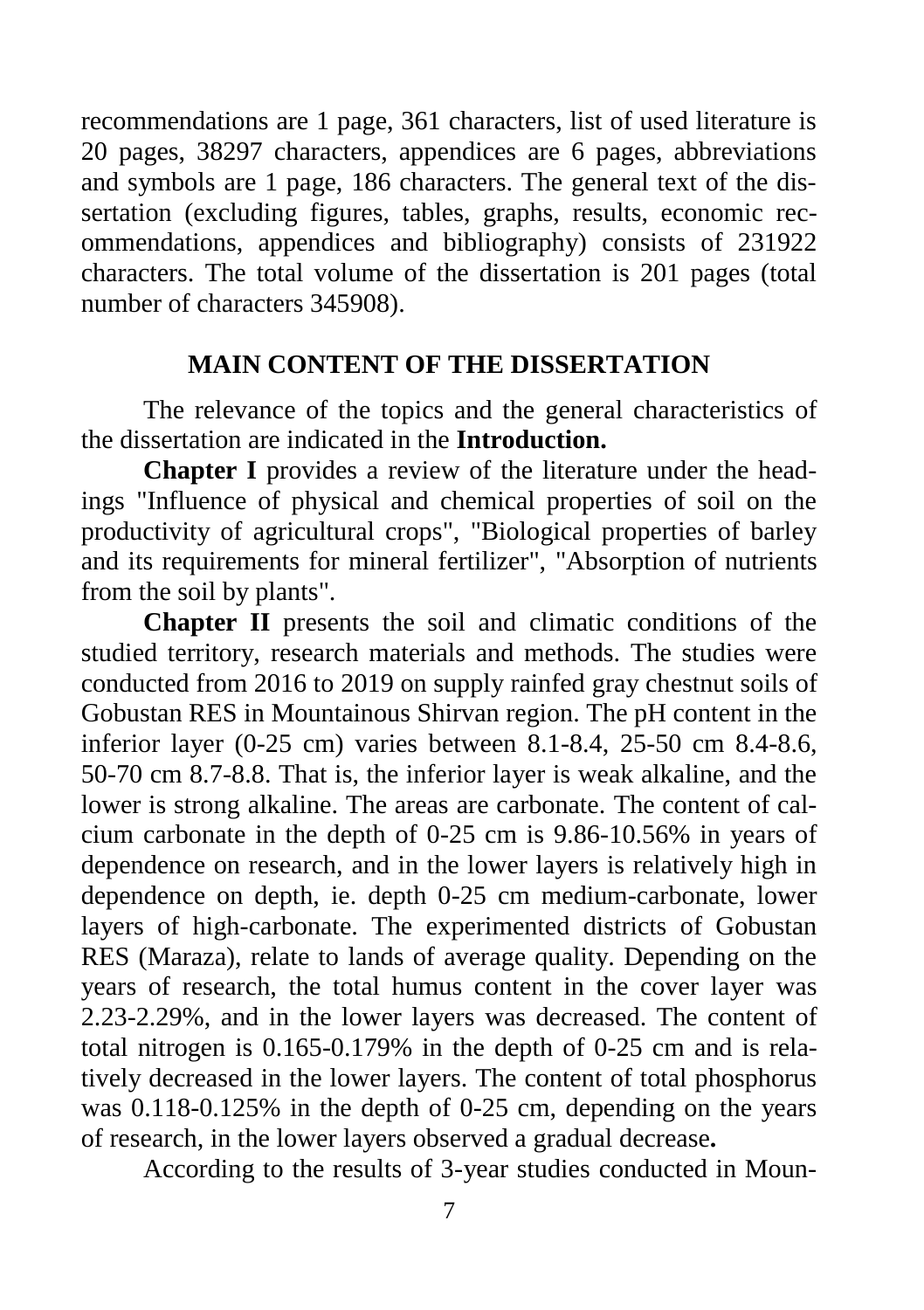tainous Shirvanconditions, the amount of ammonium and nitrate nitrogen in the soil at a sowing rate of 140 kg/ha in unfertilized option was 14.3-10.20 mg/kg in a stem elongation stage, 12.20-8.34 mg/kg in milk and 11.77-7.94 mg/kg in the complete maturity stage.

At the sowing rate of 160 kg/ha and at different stages of plant development, the amount of  $N/NH_3$ ,  $N/NO_3$  in the soil was less than at the sowing rate of 140 kg/ha.

This is due to the fact that by the excessof sowing rate the yield of above ground biomass has already exceeded and the nitrogen content, uptaked by above ground biomass the content of N/NH3, N/NO<sup>3</sup> in the soil was lower than in 120 kg/ha and 140 kg/ha sowing rates.

During the growth stages of the Jalilabad-19 winter barley variety, the amount of mobile phosphorus in arable soils was reduced by an average of 2,10-2,17 times for 3 years, from the control option of the stem elongation stage to end of complete maturity stage, depending on the rates of the sowing.  $N_{30}P_{30}K_{30}$  fertilizer decreased by 2.38 times at the sowing rate of 120 kg/ha, at 2.42 times at the rate of 140 kg/ha, at 2.43 times at the rate of 160 kg/ha. In the norms of fertilization N45P45K<sup>45</sup> the amount of mobile phosphorus in the soil from the stem elongation stage to the complete maturity stage at the sowing rate of 120 kg/ha, 140 kg/ha and 160 kg/ha is 2.52 on average of 3 years, respectively; decreased by 2.62 and 2.57 times. According to the results of the study, the amount of mobile phosphorus in the soil from the stem elongation stage of the plant to the milk stage decreased by 1,24-1,35 times at unfertilized option depending on the sowing rate and at the complete maturity stage these indicators are decreased by 2.02-2,17 times, 2,37.-2,42 times at the  $N_{30}P_{30}K_{30}$ , 2,545-2,62 times at  $N_{45}P_{45}K_{45}$  and 2,58-2,74 times at the  $N_{60}P_{45}K_{45}$ rate of fertilization.

Disease resistance of barley plants, feeding quality of grain, resistance to lodging, productivity and economic efficiency of the variety as well as the biological characteristics of the variety depend on the degree of potassium supply of the plants during the vegetation. The results of the study showed that the dynamics (quantity) of potassium exchange  $(K_2O)$  at the stages of plant development depends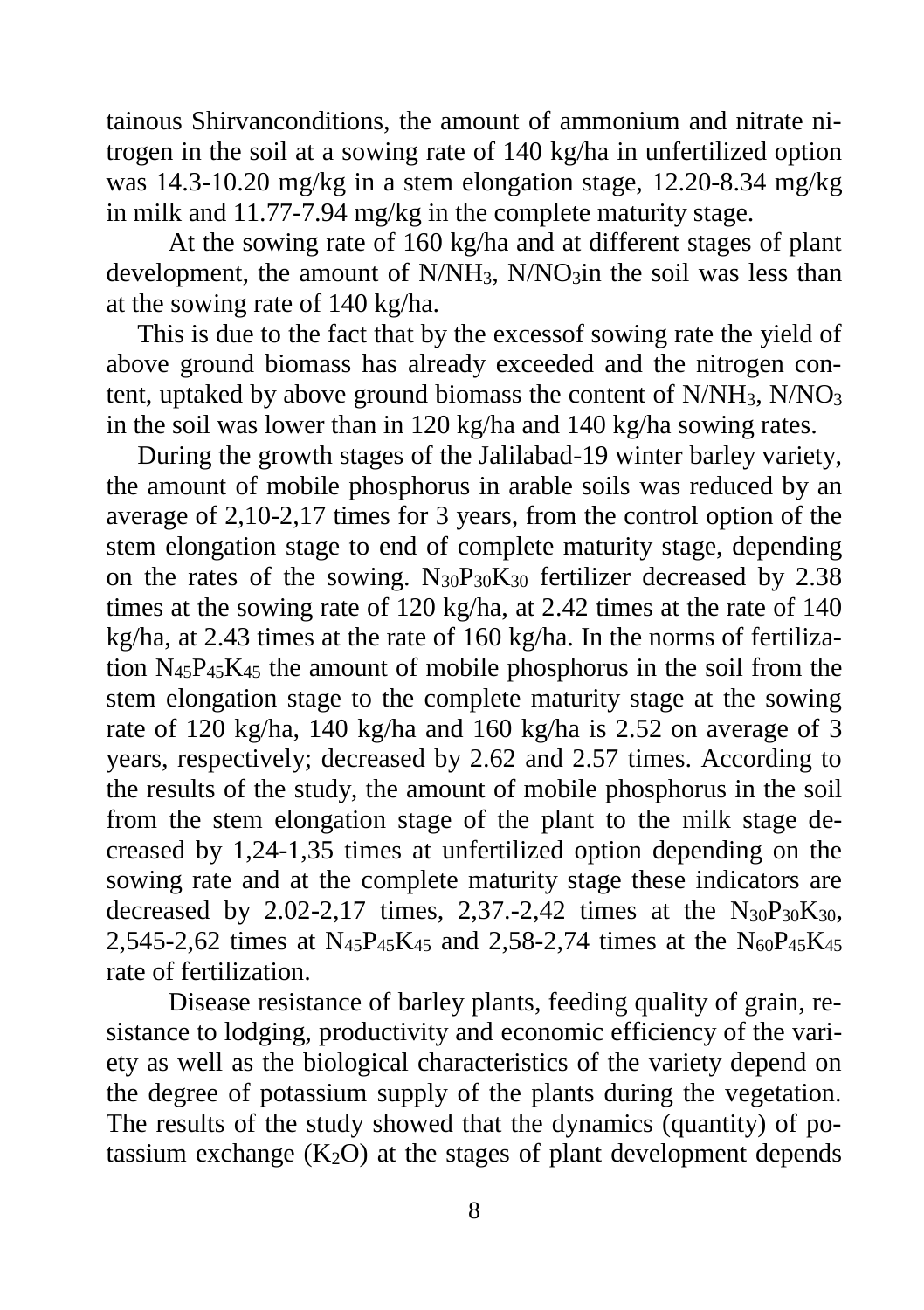on the nutrient condition at the same sowing rate.

In the control option at a rate of 140 kg/ha in the stem elongation stage, the amount of exchangeable potassium in the soil is an average of 3 years 366 mg / kg, at the fertilizer rateof (NPK) $_{30}$  were 385 mg/kg, at the (NPK) $_{45}$  and N<sub>60</sub>(PK) $_{45}$ -394 mg/kg and 392 mg/kg respectively. The amount of exchangeable potassium in the soil was higher than the control of 20-26 mg/kg depending on the rate of mineral fertilizers (Fig. 2.1).



**1. Control (unfertilized). 2. N30P30K30. 3. N45P45K45. 4. N60P45K<sup>45</sup> Figure 2.1. Dynamics of potassium exchange in the soil at a sowing rate of 140 kg/ha, depending on the fertilizer rate and ratios and growth stage of the plant**

At the 140 kg/ha sowing rate, in milk stage the increase in  $(NPK)_{30}$ option decreased compared to control and was 7 mg/kg. In the complete maturity stage, the amount of exchangablepotassium in the soil in the application of mineral fertilizers was 7-12 mg/kg higher than the control. The lowest increase 7 mg/kg was obtained at the fertilizer rate of  $N_{60}(PK)_{45}$ .

 Statistical analysis of the effect of sowing and fertilizer rates on the amount of mobile phosphorus and exchangeable potassium in the soil at different stages of growth of "Jalilabad-19" barley variety was carried out (Table 2.1).

According to the dispersion analysis, the effect of fertilizer rate on the dynamics of exchangeable potassium  $(K_2O)$  in the soil at dif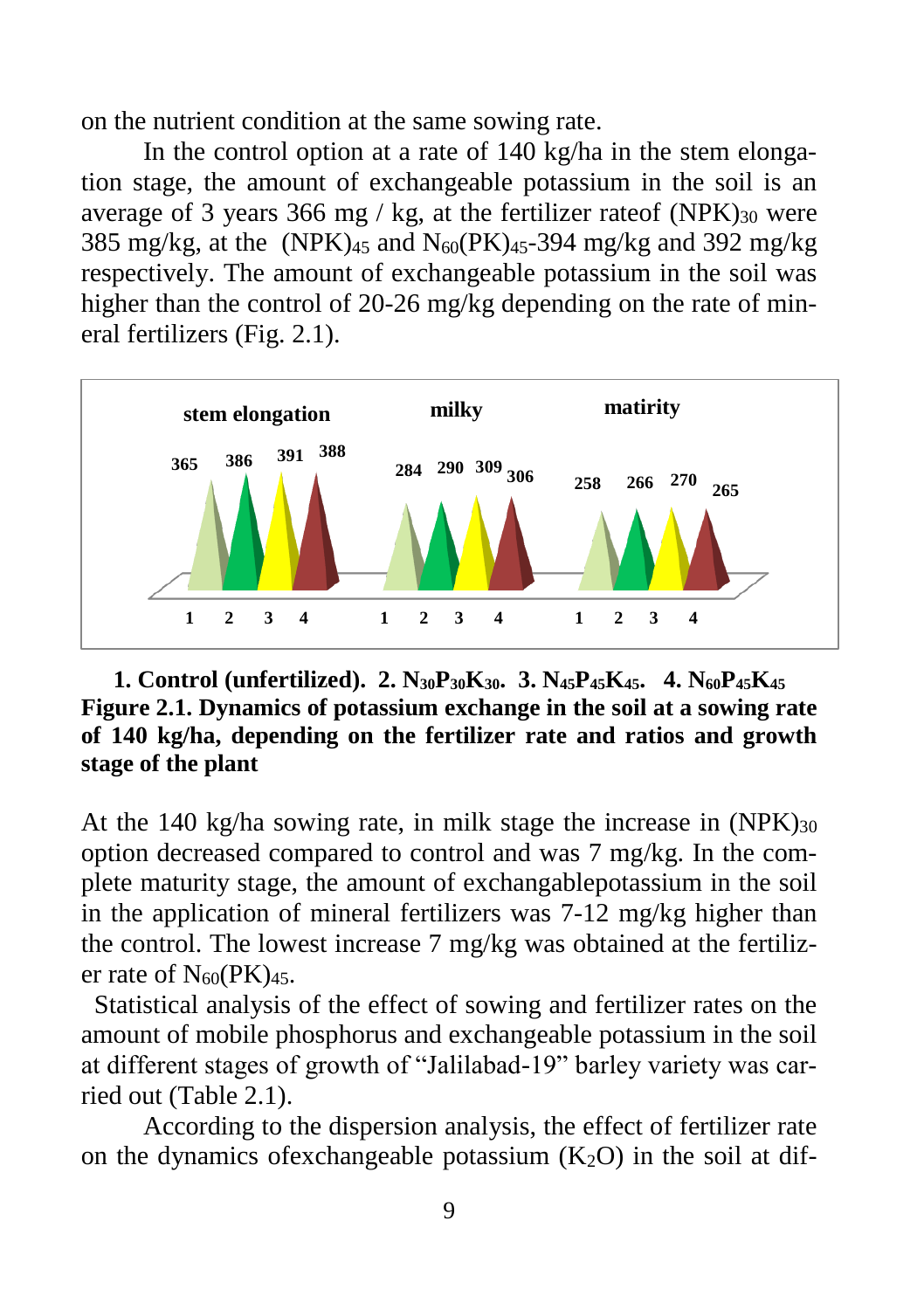ferent stages of plant development is significant at a probability 0.01, which indicates that changes in fertilizer rate affect the amount of potassium  $(K_2O)$  exchanged in the soil.

#### **Table 2.1**

**Dispersion analysis of the effect of fertilizer rates on the dynamics of exchangeable potassium (K2O) in the soil in the growth stages of barley**

|                              |                 |    |           |           | <b>Stages of Dafter</b> |  |
|------------------------------|-----------------|----|-----------|-----------|-------------------------|--|
|                              | Factors         | Df | <b>SS</b> | <b>MS</b> | F                       |  |
| Stem elon-                   | Fertilizer rate | 3  | 4890.89   | 1630.30   | $***$<br>42.307         |  |
| gation, %                    | Error           | 32 | 1233.11   | 38.54     |                         |  |
|                              | Total           | 35 | 6124.00   |           |                         |  |
| Milk stage,<br>$\frac{0}{0}$ | Fertilizer rate | 3  | 3703.19   | 1234.40   | 22.449**                |  |
|                              | Error           | 32 | 1759.56   | 54.99     |                         |  |
|                              | Total           | 35 | 5462.75   |           |                         |  |
| Complete                     | Fertilizer rate | 3  | 536.33    | 178.78    | 19.183**                |  |
| maturity                     | Error           | 32 | 298.22    | 9.32      |                         |  |
| stage, %                     | Total           | 35 | 834.56    |           |                         |  |
| $***$<br>probability 0.01    |                 |    |           |           |                         |  |

### **Chapter III. Effect of sowing and fertilizer rates on growth and development of winter barley, nitrogen uptake.**

The results of the research show that the above ground biomass and the percentage of nitrogen in the biomass is the main indicator of productivity formation and protein collection in the grain. From our experiments with the Jalilabad-19 winter barley variety in the light mountain gray-brown soils of Gobustan RES in 2016-2019, it became clear that the collection of above ground biomass yield in the growth stages of the plant depends on sowing and fertilizer rates, years of research. Thus, in the spring tillering of the plant, depending on the sowing rate in the unfertilized option, the yield of above ground biomass in 3 years changed on average between 11.03-12.28 cen./ha (Table 3.1).

In the application of mineral fertilizers, the amount of above ground biomass in the spring tillering of the plant differed depending on the sowing and fertilizer rates. Thus, depending on mineral fertilizers rate at the sowing rate of 120 kg/ha, the yield of above-ground dry biomass in spring is 13.57-14.90 cen./ha, while at the rate of 140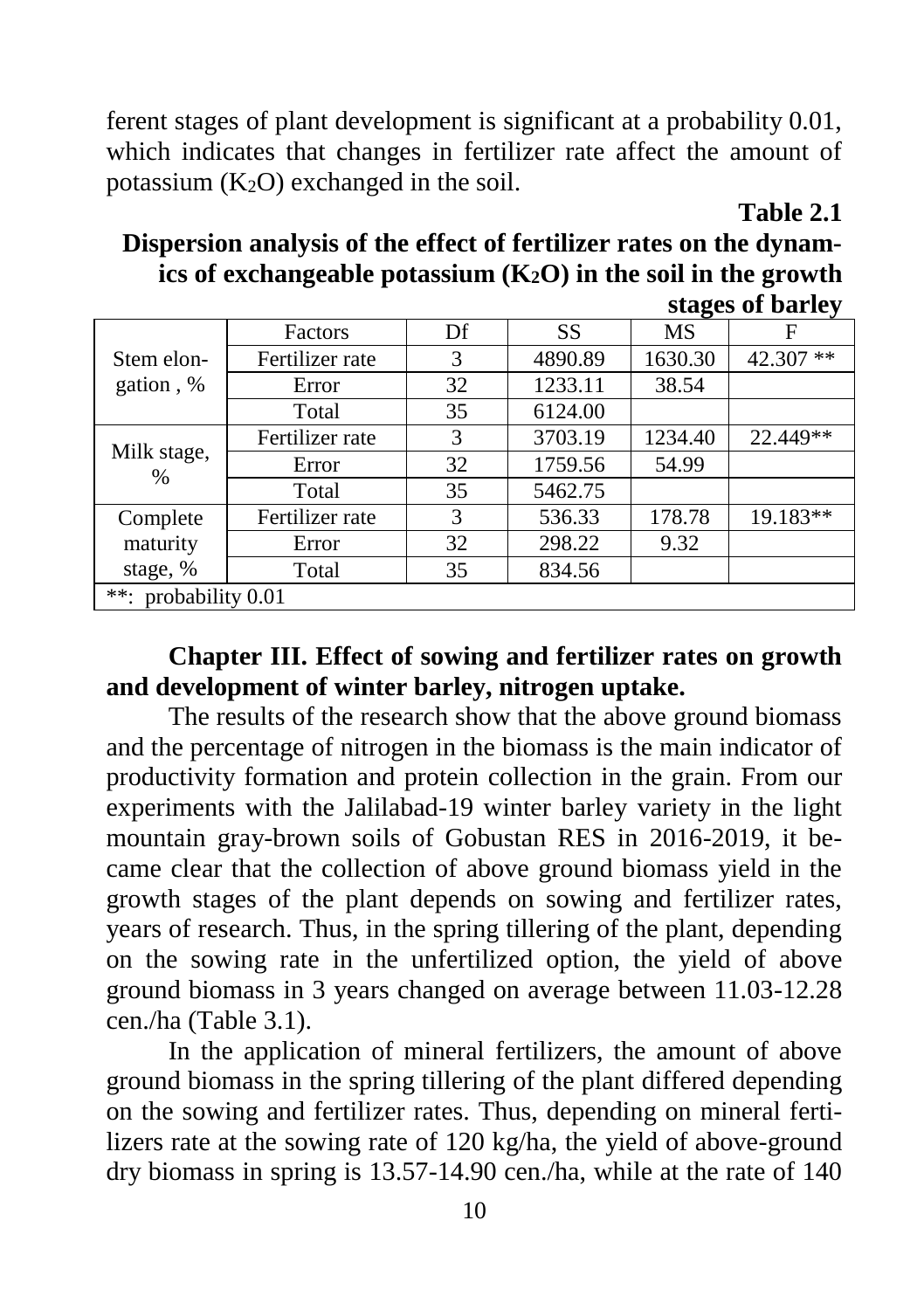kg/ha and 160 kg/ha these indicators were 14, 81-16.04 cen./ha and 14.99-16.32 cen./ha, respectively.

### **Table 3.1**

### **Amount of above ground dry biomass yield and nitrogen content in biomass in "Jalilabad-19 "winter barley variety, average for 3 years**

| Experiment<br>scheme |                                                 | Spring tillering                     |                          | Stem elonga-<br>tion stage |      | Milk<br>stage |      | Complete ma-<br>turity stage |      |
|----------------------|-------------------------------------------------|--------------------------------------|--------------------------|----------------------------|------|---------------|------|------------------------------|------|
| Sowing<br>rate       | Fertilizer rate                                 | mass, cen/ha<br>ground bio-<br>Above | Nitrogen<br>content<br>⊗ | cen/ha                     | $\%$ | cen/ha        | $\%$ | cen/ha                       | $\%$ |
|                      | Control                                         | 11,03                                | 3,03                     | 26,68                      | 1,29 | 63,15         | 1,04 | 75,10                        | 2,42 |
| 120                  | $N_{30}P_{30}K_{30}$                            | 13,57                                | 3,22                     | 33,47                      | 1,48 | 78,77         | 1,13 | 98,77                        | 2,58 |
|                      | $N_{45}P_{45}K_{45}$                            | 14,37                                | 3,32                     | 36,78                      | 1,76 | 86,77         | 1,23 | 108,92                       | 2,68 |
|                      | $N_{60}P_{45}K_{45}$                            | 14,90                                | 3,37                     | 37,81                      | 1,78 | 91,62         | 1,24 | 116,0                        | 2,68 |
|                      | Control                                         | 12,28                                | 2,93                     | 30,54                      | 1,28 | 72,80         | 0,98 | 83,80                        | 2,50 |
| 140                  | $N_{30}P_{30}K_{30}$                            | 14,81                                | 3,17                     | 36,86                      | 1,47 | 86,87         | 1,08 | 107,80                       | 2,49 |
|                      | N <sub>45</sub> P <sub>45</sub> K <sub>45</sub> | 15,41                                | 3,31                     | 40,95                      | 1,74 | 101,77        | 1,20 | 125,72                       | 2,61 |
|                      | $N_{60}P_{45}K_{45}$                            | 16,04                                | 3,36                     | 43,39                      | 1,78 | 105,77        | 1,22 | 134,52                       | 2,59 |
| 160                  | Control                                         | 12,23                                | 2,94                     | 30,17                      | 1,28 | 70,42         | 0,96 | 83,68                        | 2,41 |
|                      | $N_{30}P_{30}K_{30}$                            | 14,99                                | 3,13                     | 37,62                      | 1,47 | 85,32         | 1,09 | 108,13                       | 2,45 |
|                      | $N_{45}P_{45}K_{45}$                            | 15,88                                | 3,31                     | 42,25                      | 1,71 | 102,00        | 1,16 | 126,99                       | 2,49 |
|                      | $N_{60}P_{45}K_{45}$                            | 16,40                                | 3,36                     | 44,50                      | 1,76 | 105,12        | 1,20 | 131,72                       | 2,54 |

In the control (unfertilized) option of 120 kg/ha sowing rate in stem elongation stage the above ground biomass yield was cen./ha, and in the sowing rates of 140 kg/ha and 160 kg/ha, 30.54 cen./ha and 30.17 cen./ha, respectively. In the  $N_{30}P_{30}K_{30}$  fertilizer option, the yield of the above ground biomass varied at 120 kg/ha sowing rate between 33.47 cen./ha and at 140 kg/ha and 160 kg/ha sowing rates between 30.86 cen./ha and 37.62 cen./ha, respectively. Theyield of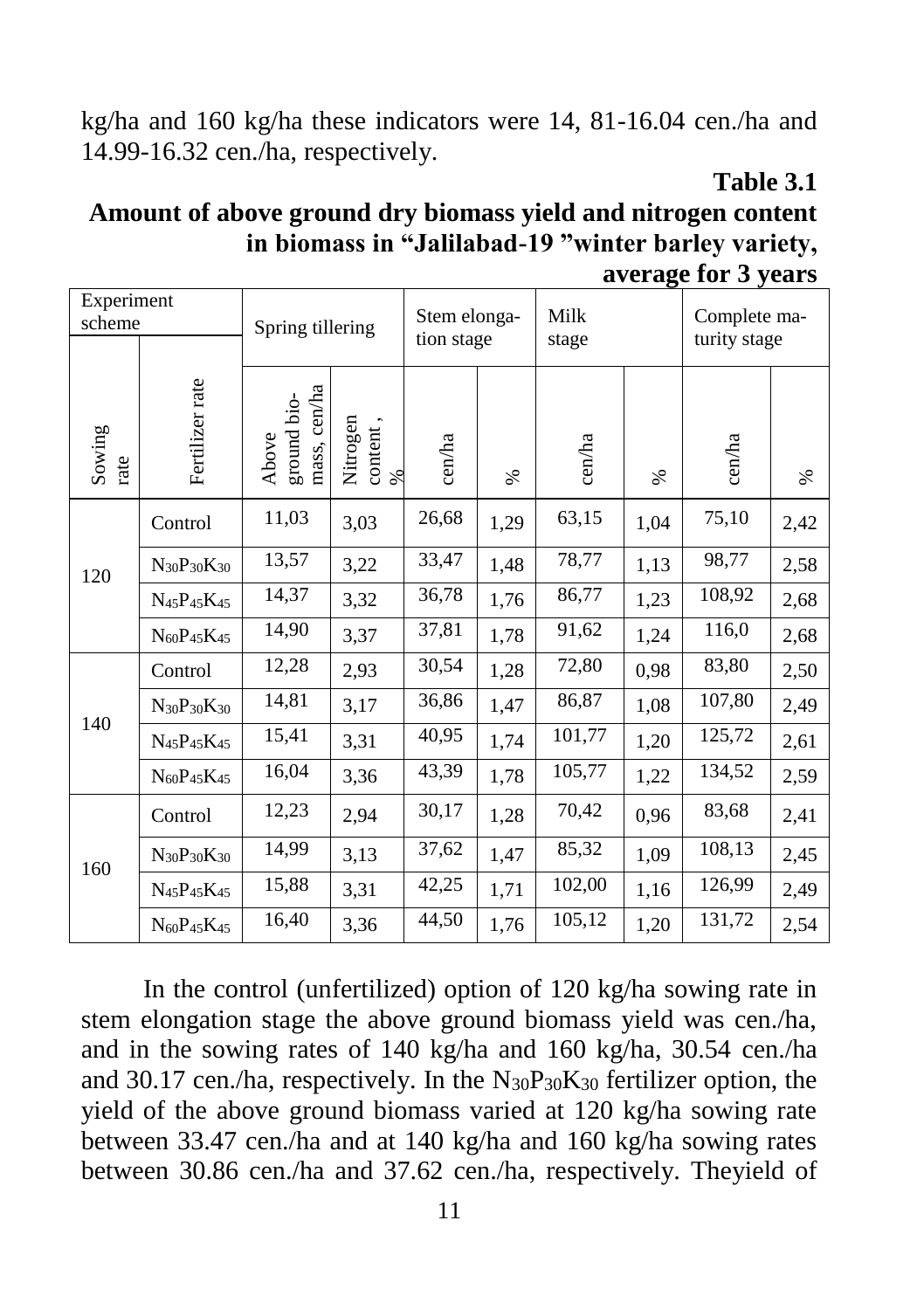the above ground dry biomass was significantly higher in  $N_{45}P_{45}K_{45}$ and  $N_{60}P_{45}K_{45}$  fertilizer rates at 140 kg/ha and 160 kg/ha sowing rates compared to 120 kg/ha sowing rate at the stem elongation stage. Thus, the yield of the above ground dry biomass was observed average 40.95 cen./ha and 43.39 cen./ha in  $N_{45}P_{45}K_{45}$  and  $N_{60}P_{45}K_{45}$ fertilizer rates at sowing rate of 140 kg/ha for 3 years.

In the control (unfertilized) option the yield of above ground dry biomass of plants was 63.15 cen./ha at a rate of 120 kg/ha, at the milk stage. The yield of above ground biomass at the  $N_{30}P_{30}K_{30}$  fertilizer rate of 120 kg/ha sowing rates was 78.77 cen./ha and 85.32 cen./ha and 86.87 cen./ha at the 140 kg/ha and 160 kg/ha sowing rates, respectively for 3 years at the milk stage.

In the grain filling and milk stages of plants, the amount of essential nutrients in the yield of above ground biomass and biomass, including nitrogen, is a key indicator of productivity and the quality of the crop which is about 70% formed by above ground biomass and 30% by soil nutrients.

There was an impact on the rates of sowing and fertilizer on the accumulation of above ground biomass of the variety Jalilabad-19 in the grain filling stage as well as in the milk stage in the field experiments conducted in rainfed conditions of Gobustan RES.

In the field experiments carried out with "Jalilabad-19" barley variety in 2016-2019 in therainfed mountain light gray-brown soils of Mountainous Shirvan, the nitrogen content in the above ground dry biomass was 3.22-3,37% at the spring tilleringat the rate of 120 kg/ha of sowing rate. The difference compared to the unfertilized option varies from 0.21 to 0.34 or 6.93-11.22%. The difference was higher than the control for 0.24-0.43 or 8.19-14.68% at  $N_{30}P_{30}K_{30}$ ;  $N_{45}P_{45}K_{45}$  and  $N_{60}P_{45}K_{45}$  fertilizers rates and the sowing rate of 140 kg/ha. Depending on the fertilizers rate and ratio at 160 kg/ha sowing rate, it did not differ from 140 kg/ha sowing rate.

 Depending on the ratio of fertilizers in the stem elongation stage of the plant, the percentage of nitrogen in the above ground biomass decreases by 1.90-2.0 times, but the difference was 0.19-0.50 or 14.70-39.06% higher compared to the unfertilized option.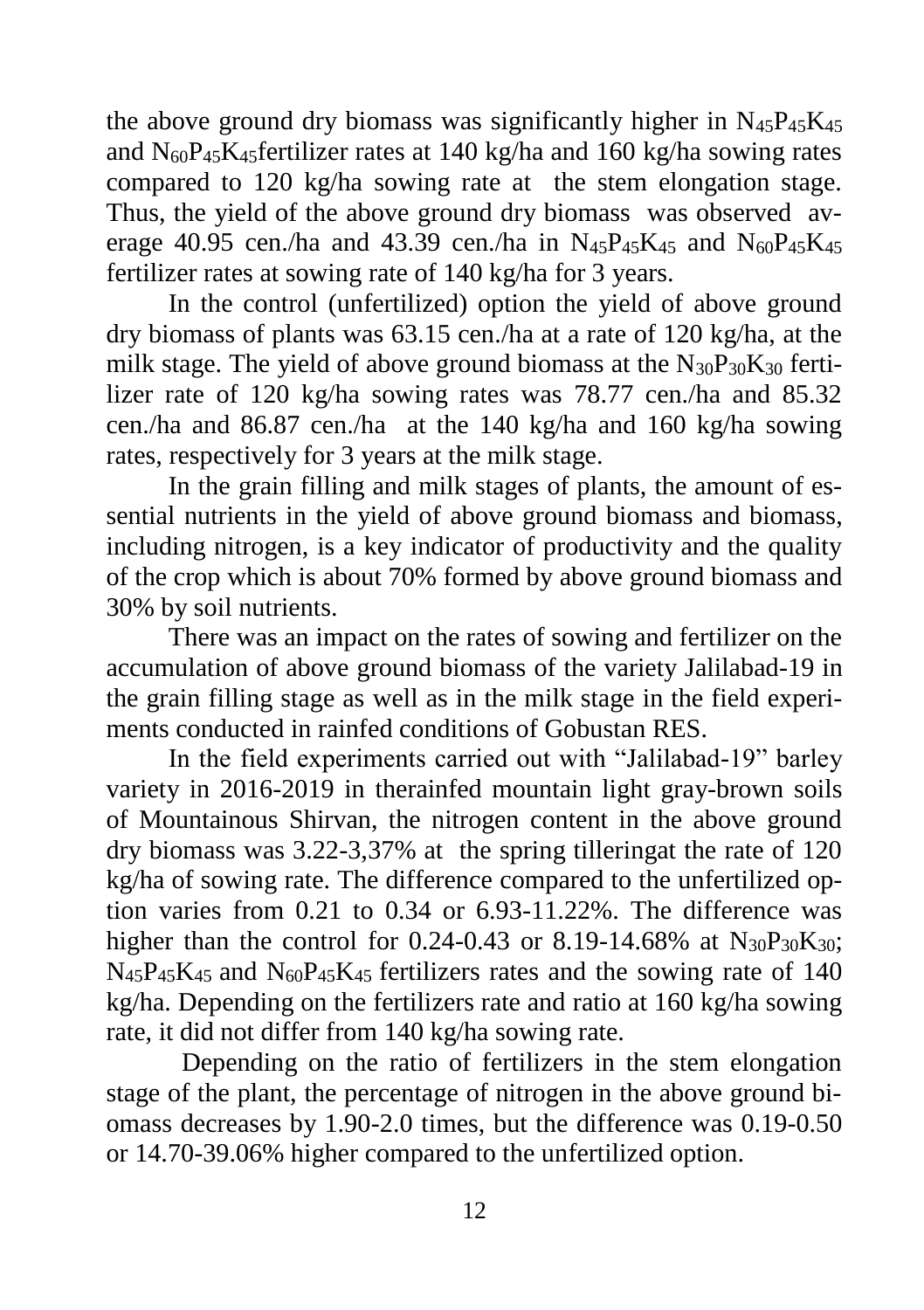The nitrogen content uptake by the above ground biomass in the milk stage of the Jalilabad-19, was an average of 75-85% of the complete maturity stage.

Nitrogen accumulates predominantly in the grain, in the above ground biomass of cereals, including barley. Nitrogen in straw yield is on average 4.5-5.0 times less than nitrogen, collected in grain. The yield of straw is 1.6-2.0 times higher than that of modern shortheight varieties of barley. Thus, the percentage of nitrogen in the total above ground dry biomass is slightly different from the nitrogen in the above ground biomass in the milk stage. Analogous results were obtained in our experiments with Jalilabad-19 in rainfed mountain light gray-brown soils of Mountainous Shirvan. Thus, nitrogen content in the grain was 2.14-2.37%, and in the straw was 0.31-  $0.45\%$ .

The nitrogen content, uptake by above ground biomass in springtillering, varied 33.55-50.22 kg/ha at the 120 kg/ha rate of sowing,depending on the conditions of nutrition, at the rate of sowing 140 kg/ha 36.12-53, 88cen./ha and at the rate of 160 kg/ha in the range of 36.06-55.02 cen./ha for 3 years on average. The results of the study show that nitrogen content, uptake by the above ground biomass, was relatively high at a rate of 140 kg/ha and 160 kg/ha in comparison with the rate of 120 kg/ha. However, the actual difference in the rates of 140 cen./ha and 160 cen./ha was not observed.

Compared to the rate of sowing at 120 kg/ha, nitrogen content uptake by above ground biomass was 315-3.66 kg/ha and 3.20-4.85 kg/ha or higher than 7.21-7.29% and 7.37-10.17% at sowing rates of 140 kg/ha and 160 kg/ha during spring tillering of plants at different rates of nutrition, on average 3 years respectively.

In the stem elongation stage of the plant, the plant uptakes more than 60% of the nitrogen content of complete maturity. On the other hand, depending on the sowing rate the amount of nitrogen uptake in the same nutrient norm is higher than in the tillering stage. On the other hand, the nitrogen content uptake by the above ground biomass differed depending on the sowing rate in the same nutrient norm. Thus, in the control option of the sowing rate of 120 kg/ha, the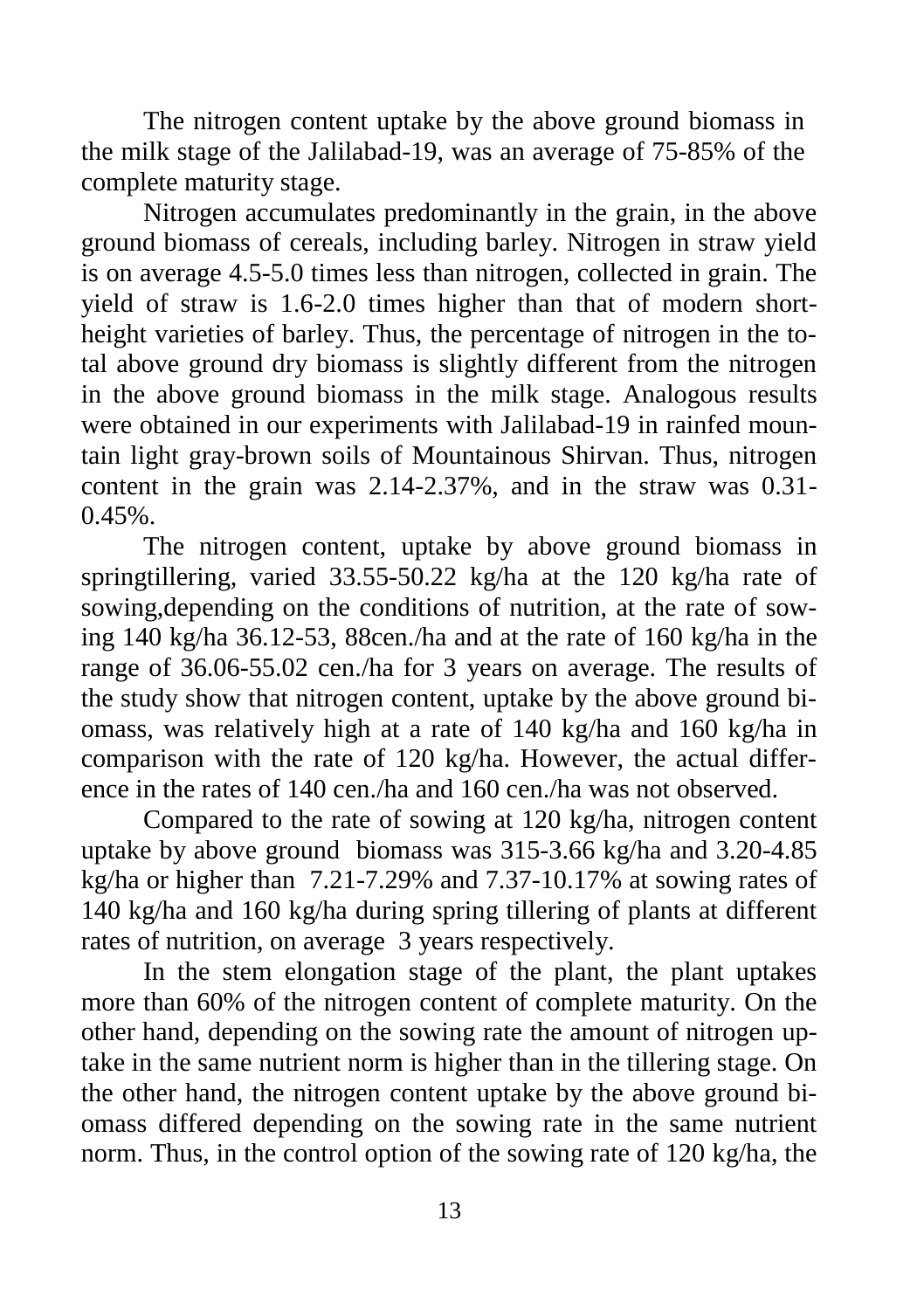nitrogen content uptake by above ground dry biomass was 34.40 kg/ha on average in 3 years, while in the sowing rates of 140 kg / ha and 160 kg/ha this indicator was 39.09 kg/ha and 38.62 kg/ha, respectively.

By determining the nitrogen content uptake by the above ground biomass in the milk stage of cereals (wheat and barley), it is possible to give an idea about the yield of plants and the quality of the yield. The nitrogen content accumulated by above ground dry biomass of Jalilabad-19, varied in the milk stage in the range of 65.68-129.03 kg/ha, depending on the rate of sowing and nutrition (Table 3.2).

**Table 3.2**

| on bowing and refuncer rates, on average for $\sigma$ years |                           |                                                             |                      |               |                               |  |  |
|-------------------------------------------------------------|---------------------------|-------------------------------------------------------------|----------------------|---------------|-------------------------------|--|--|
| Sowing                                                      | Fertilizer<br>rate, kg/ha | Nitrogen uptake by total above ground dry biomass,<br>kg/ha |                      |               |                               |  |  |
| rate<br>kg/ha                                               |                           | Spring till-<br>ering                                       | Stem elonga-<br>tion | Milk<br>stage | Complete<br>maturity<br>stage |  |  |
|                                                             | Control                   | 33,55                                                       | 34,40                | 65,68         | 181,74                        |  |  |
|                                                             | $N_{30}P_{30}K_{30}$      | 43,71                                                       | 49,54                | 89,01         | 254,83                        |  |  |
| 120                                                         | $N_{45}P_{45}K_{45}$      | 47,69                                                       | 64,73                | 106,73        | 291,91                        |  |  |
|                                                             | $N_{60}P_{45}K_{45}$      | 50,22                                                       | 67,30                | 113,61        | 310,88                        |  |  |
|                                                             | Control                   | 36,12                                                       | 39,09                | 71,34         | 209,50                        |  |  |
|                                                             | $N_{30}P_{30}K_{30}$      | 46,86                                                       | 54,18                | 93,81         | 268,42                        |  |  |
| 140                                                         | $N_{45}P_{45}K_{45}$      | 51,01                                                       | 71,25                | 122,12        | 328,13                        |  |  |
|                                                             | $N_{60}P_{45}K_{45}$      | 53,88                                                       | 77,23                | 129,03        | 348,41                        |  |  |
|                                                             | Control                   | 36,06                                                       | 38,62                | 67,60         | 201,67                        |  |  |
|                                                             | $N_{30}P_{30}K_{30}$      | 46,91                                                       | 55,30                | 92,99         | 264,92                        |  |  |
| 160                                                         | $N_{45}P_{45}K_{45}$      | 52,54                                                       | 72,24                | 118,32        | 316,21                        |  |  |
|                                                             | $N_{60}P_{45}K_{45}$      | 55,02                                                       | 78,32                | 126,14        | 334,57                        |  |  |

**Dependence of nitrogen uptake from above ground dry biomass on sowing and fertilizer rates, on average for 3 years**

Depending on the sowing rate, the nitrogen content uptake by the above ground biomass in the unfertilized option in the milk stage was 120 kg/ha in the sowing rate, on average 65.68 kg/ha, on average in 3 years, 140 kg/ha and 160 kg/ha in the sowing rates, 71.34 kg/ha and 67.60 kg/ha respectively. As can be seen from the results, the highest increase was observed in the sowing rates of 140 kg/ha and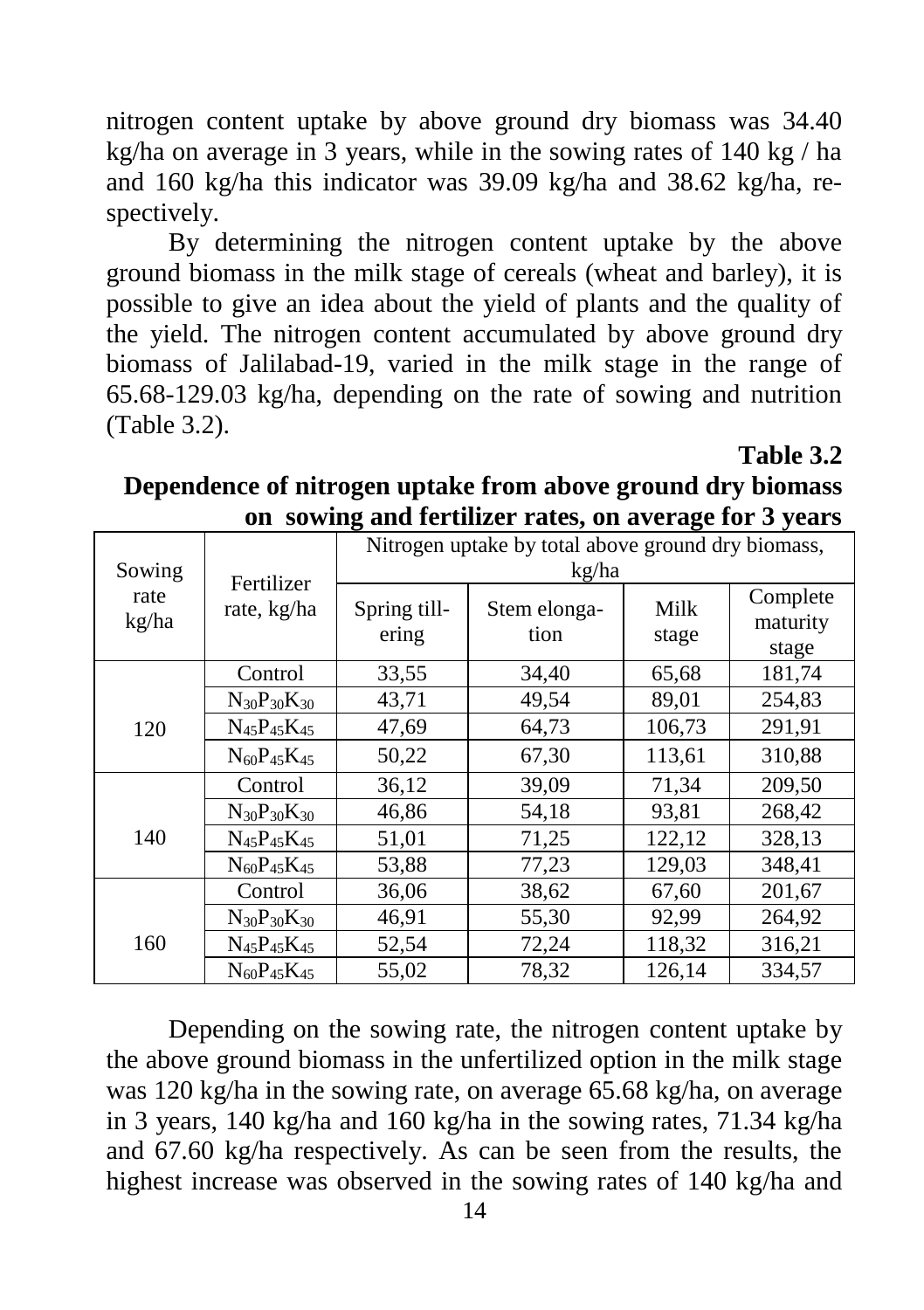160 kg/ha, and compared to the sowing rate of 120 kg/ha the increase was 5.66 kg/ha or 8.61% in the sowing rate of 140 kg/ha, and 1.92 kg/ha or 2.92% at the sown rate of 160 kg/ha.

While the nitrogen content uptake by the above ground biomass, in the control option at 120 kg/ha was 181.74 kg/ha on average of 3 years in the complete maturity stage, and at the sowing rate of 140 kg/ha and 160 kg/ha this indicator was 209,50 kg / ha, respectively, and 201.67 kg/ha. The rate increase was 140 kg/ha and 160 kg/ha was 27.86-19.93 kg/ha or 15.32 10.97%, respectively.

Depending on the sowing rate in different fertilizer rates, the nitrogen content uptake bythe above ground biomass differed compared to the control (unfertilized) option. As can be seen from the results of field experiments and laboratory analyzes, depending on the rates and ratios of nutrients in the sowing rate of 120 kg/ha, the nitrogen content uptake bythe above ground biomass was between 254.83-310.88 on average in 3 years kg/ha, at 140 kg/ha and 160 kg/ha sowing rates, these indicators varied between 268.42-348.41 kg/ha and 264.92-334.57 kg/ha, respectively. The increase in the sowing rate of 140 kg/ha and 160 kg/ha compared to the sowing rate of 120 kg/ha varied between 13.59-37.53 kg/ha and 10.09-23.69 kg/ha. The results of the study showed that the difference between the sowing rates of 140 kg/ha and 160 kg/ha was within the error of the experiment. This is entirely appropriately, because one of the main limiting factors in therainfed conditions is the amount of rainfall and rainfall at stage of development of the plant, where the yield, ie the yield of above ground biomass and the nitrogencontent uptake by biomass depend on it.

### **Chapter IV.Effect of sowing and fertilizer rates on barley yield, quality indicators and economic efficiency.**

In 2016-2019, studies of mountain light gray-brown (chestnut) soils in Mountainious-Shirvan yield of winter barley was 28.48 cen./ha at the sowing rate of 120 kg/ha and in the control (unfertilized) option for 3 years, while at the fertilizer rate  $N_{30}P_{30}K_{30}$  was 38.52 cen./ha. The grain yield at the fertilization rate of  $N_{45}P_{45}K_{45}$ was 42.74 cen./ha (Table 4.1).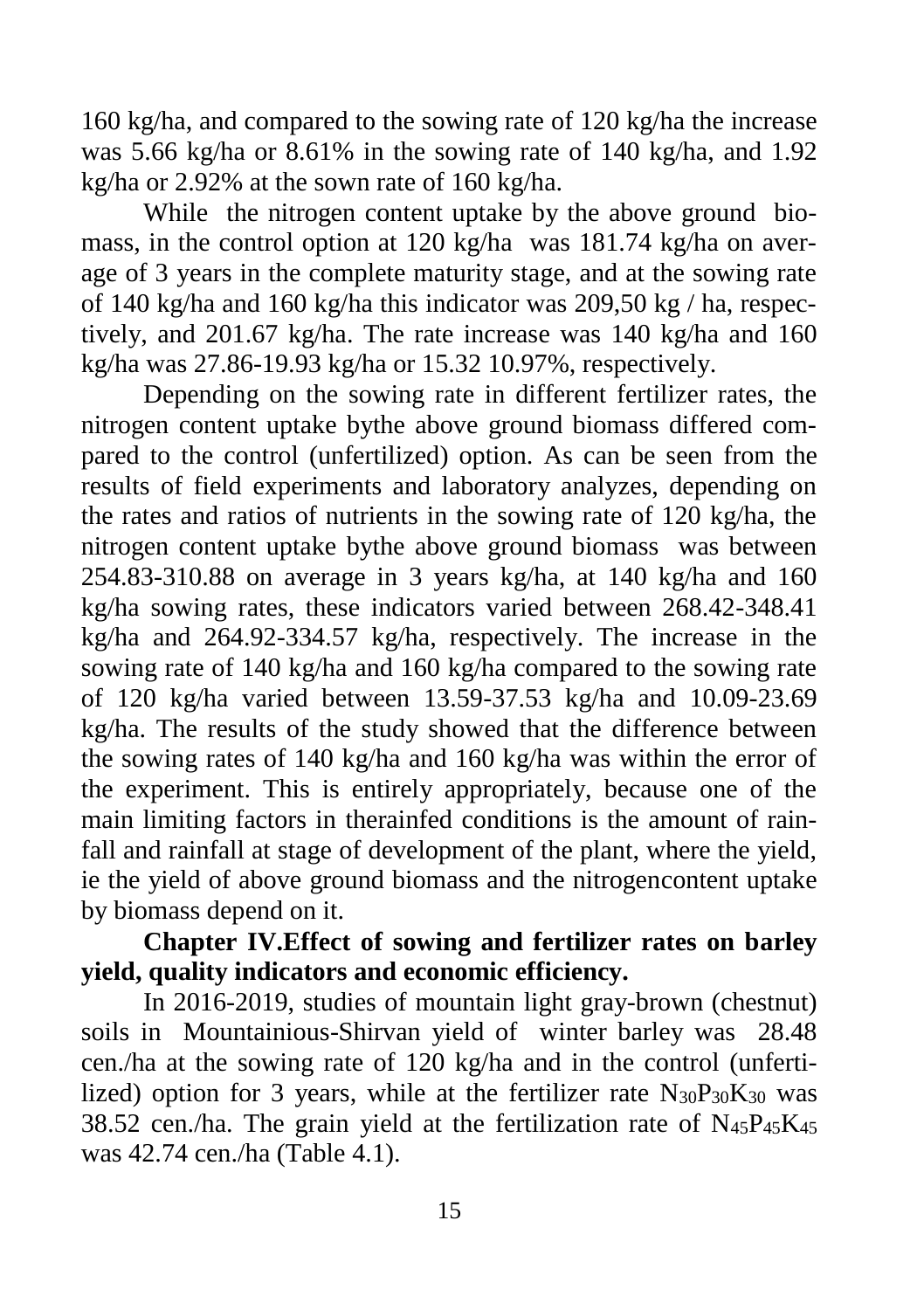According to the effects of sowing and fertilizer rates on the growth and development of barley plants during three research years in Mountainous Shirvanconditions, it was found that the plant height was 108.83 cm in the control (unfertilized) and 120 kg/ha sowing rate variant. The length of ear was 15.27 cm, grain weight per an ear was 1.60 g, seed number per ear 24.7, seed weight per an ear was 1.17 g, 1000 seed weight was 45.87 g. In case of increase of the sowing rate from 120 kg/ha to 140 and 160 kg/ha in the unfertilized option these indicators were observed as 104,67-113,17 cm; 16.93-17.90 cm; 1.69-1.78 g; 27,27-29,23 p; 1.40-1.34 g; 47.87-46.84 g (Fig. 4.1).



**Figure 4.1. Dependence of yield structure parameters of "Jalilabad-19" barley variety on fertilizer rates at 140 kg/ha sowing rate**

As can be seen, the yield of the Jalilabad-19 barley variety also changed as the sowing rate increased in the unfertilized option. Although there was an increase in the number and weight of seeds per ear, the of 1000 seed weight was the highest in the sowing rate of 140 kg/ha.

This is because as the sowing rate increased, the plant density increased and the number of seeds in the ear was high but not much.  $(NPK)_{30}$  the height of the plant was 112.27 cm, 107.57 cm and 105.93 cm, the length of the ear was 17.0 cm, 17,93cm, 16.33 cm, depending on the sowing rates of 120 kg/ha, 140 kg/ha and 160 kg/ha in 30 fertilizer rates an ear weight was 1.78 g, 1.70 g and 1.65 g, number of seeds per an ear was 27.95; 26.53 and 26.04 p, the weight of seeds per an ear was 1.28 g, 1.46 g and 1.45 g according to 3-year indicators, and 1000 seed weight was 46.47 g, 48.40 g, 47.87 g depending on the sowing rates.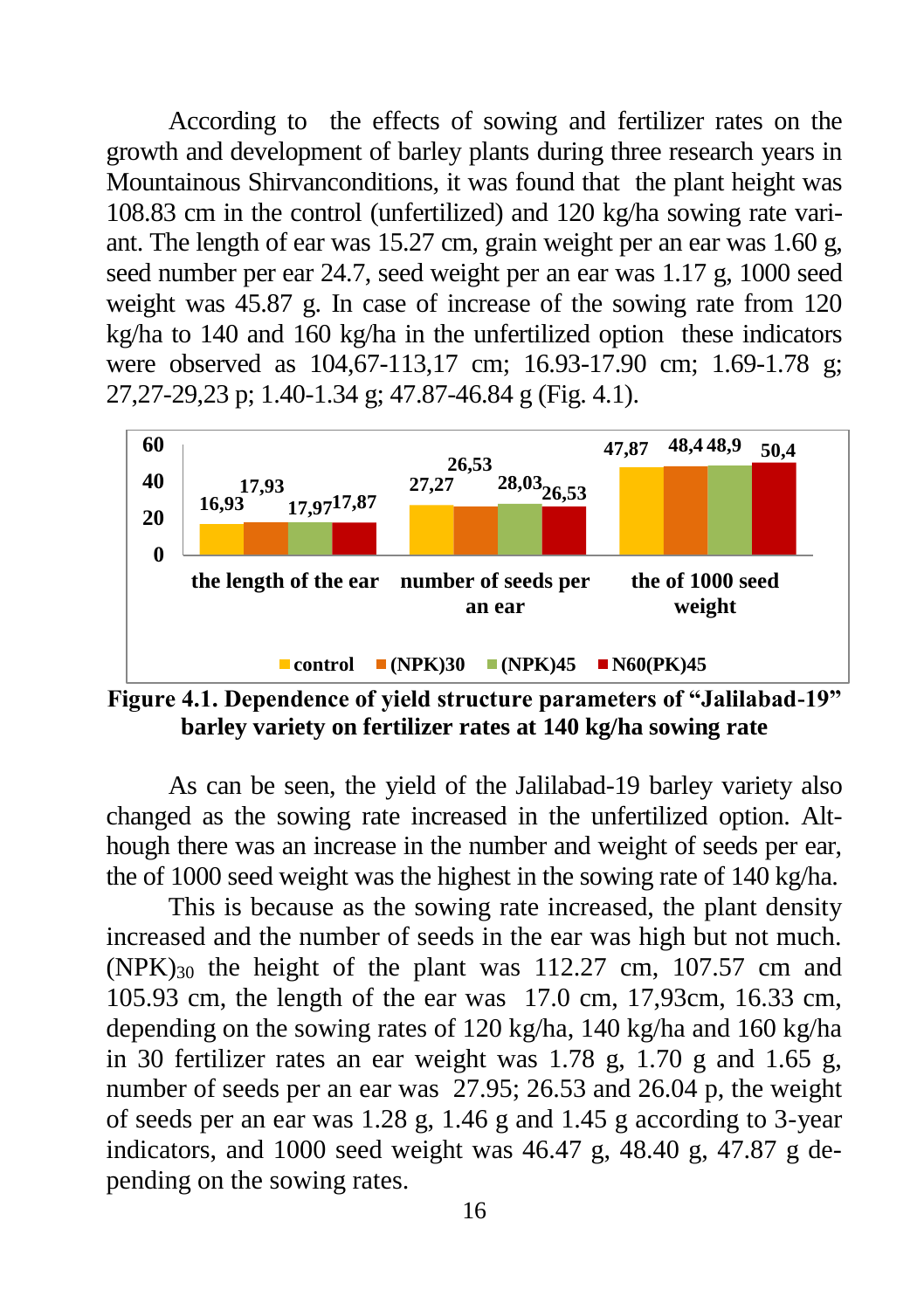In  $(NPK)_{45}$  nutrient mode, depending on the sowing rates of 120 kg/ha, 140 kg/ha and 160 kg/ha, the plant height was 110.33 cm, 109.73 cm and 106.23 cm, and the ear length was 16.0 cm, 17.97 cm and 17.80 cm, earweight was 1.66 g, 1.77 g and 1.85 g, the seed number per an ear was 26.0; 28.03 and 27.14 p, the seeds weight per an ear was 1.34 g, 1.54 g and 1.45 g, 1000 seed weight was 46.80 g, 48.90 g and 47.74 g.

When maintaining a constant phosphorus-potassium norm and increasing the nitrogen content norm from 45 kg/ha to 60 kg/ha, depending on sowing rate the height of the plant, reaches to 125.90 cm, 106.50 cm and 108.63 cm, the length of the ear reaches to 17.10 cm, 17, 87 cm and 17.70 cm, weight of an ear 1.76 g, 1.72 g and 1.75 g, number of seeds per ear 27.43; 26.53 and 27.97 p, seed weight per an ear 1.47 g, 1.62 g and 1.48 g, 1000 seed weight 46.74 g, 50.40 g and 47.54 g.

The effect of sowing and fertilizer rates on the quality indicators of winter barley in the rainfed mountain light gray-brown (chestnut) soils of Mountainous Shirvan was studied (Table 4.1).

**Table 4.1**

**Effect of sowing and fertilizer rates on barley yield and quality indicators, on average in 3 years**

| Sowing<br>rate<br>kg/ha | Fertilizer<br>rate.<br>kg/ha | Seed yield-<br>sen/ha | Straw yield-<br>sen/ha | Nitrogen<br>content in<br>the seed, % | Raw protein<br>content in<br>the seed, % |
|-------------------------|------------------------------|-----------------------|------------------------|---------------------------------------|------------------------------------------|
|                         | Control                      | 28,48                 | 46,62                  | 2,08                                  | 11,84                                    |
|                         | $(NPK)_{30}$                 | 38,52                 | 60,08                  | 2,17                                  | 12,35                                    |
| 120                     | $(NPK)_{45}$                 | 42,74                 | 66,28                  | 2,22                                  | 12,64                                    |
|                         | $N_{60}(PK)_{45}$            | 44,73                 | 71,27                  | 2,27                                  | 12,96                                    |
|                         | Control                      | 31,96                 | 51,85                  | 2,07                                  | 11,78                                    |
|                         | $(NPK)_{30}$                 | 41,37                 | 65,08                  | 2,13                                  | 12,14                                    |
| 140                     | $(NPK)_{45}$                 | 48,31                 | 77,41                  | 2,18                                  | 12,41                                    |
|                         | $N_{60}(PK)_{45}$            | 51,41                 | 83,10                  | 2,20                                  | 12,56                                    |
|                         | Control                      | 28,85                 | 53,82                  | 2,04                                  | 11,61                                    |
|                         | $(NPK)_{30}$                 | 41,03                 | 67,10                  | 2,14                                  | 12,51                                    |
| 160                     | $(NPK)_{45}$                 | 47,61                 | 79,38                  | 2,16                                  | 12,33                                    |
|                         | $N_{60}(PK)_{45}$            | 48,73                 | 83,99                  | 2,24                                  | 12,79                                    |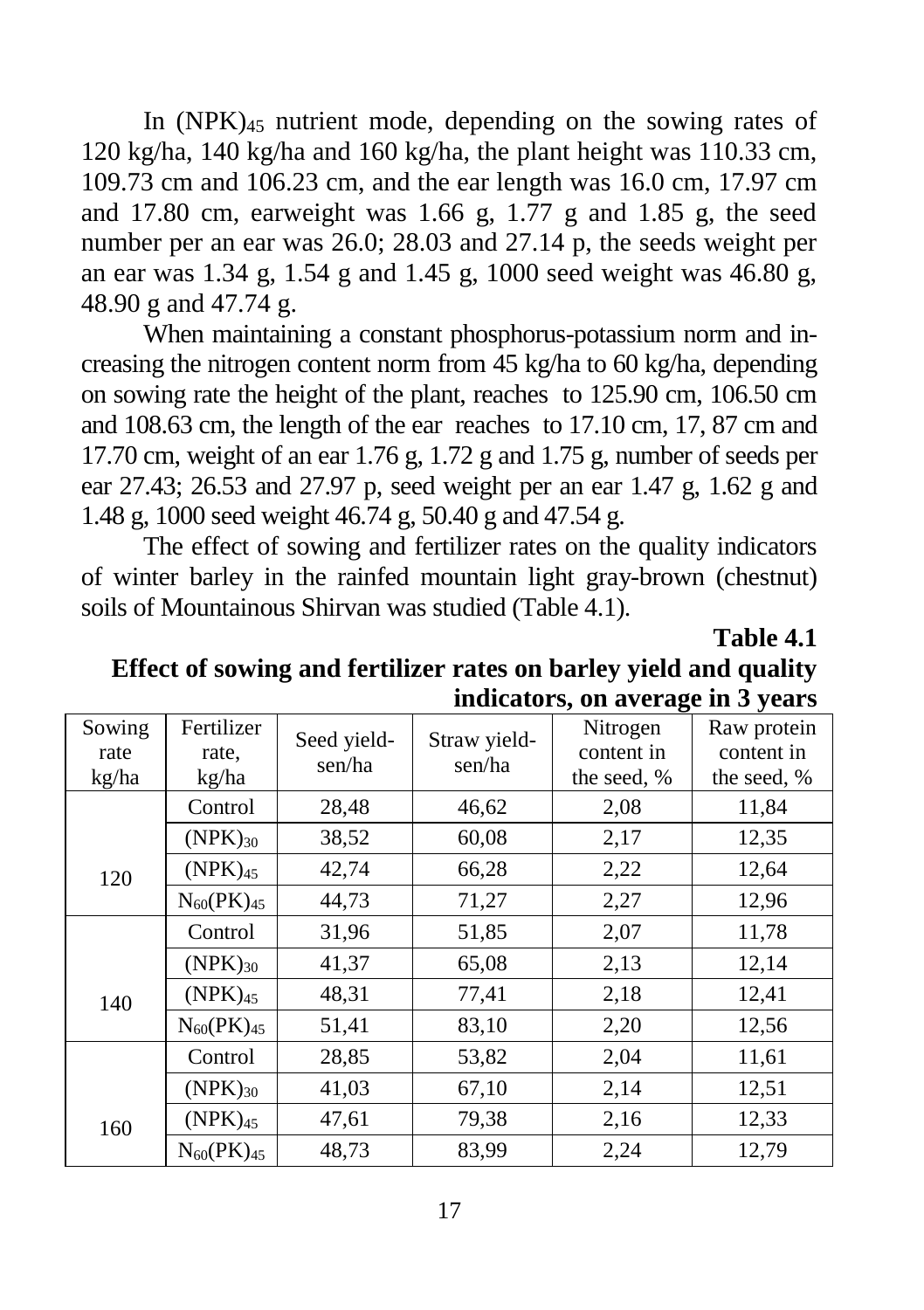From 3 years of research it was found that the nitrogen content in the seed in the control (unfertilized) option at the sowing rate of 120 kg/ha was 2.08%; The raw protein content is 11.84%, the yield of rawprotein per hectare is 337.20 kg/ha, 140 kg/ha and 160 kg/ha, these indicators are 2.07-2.04% and 11.78-11.61%, 376.49-334.95 kg/ha.

As can be seen, in the unfertilized option, no significant difference was observed between the quality indicators of the plant at different sowing rates.

In (NPK)<sup>30</sup> nutrient mode the nitrogen content in the seed at the rate of 120 kg/ha is 2.17%, raw protein content 12.35%, raw protein yield per hectare 475.72 kg/ha, in the sowing rates of 140 kg/ha and 160 kg/ha, these indicators were 2.13-2.14% and 12.14-12.51%, 502.23-513.28 kg/ha.

When the fertilizer rate is increased to  $(NPK)_{45}$ , the nitrogen content in the seed at the rate of fertilizer and sowing rate of 120 kg/ha is 2.22%, the raw protein content was 12.64%, the yield of raw protein per hectare was 540.23 kg/ha, the sowing rates of 140 kg/ha and 160 kg/ha were 2.18-2.16% and 12.41-12.33% and ranged from 599.53 to 587.03 kg/ha respectively. Similar indicators were observed when maintaining the phosphorus-potassium norm and increasing the nitrogen content from 45 kg/ha to 60 kg/ha  $(N_{60}(PK)_{45})$ .

Thus, in the option  $(N_{60}(PK)_{45})$ at the sowing rate of 120 kg/ha according to the 3-year results, the nitrogen content in the seed is 2.27%; The raw protein content is 12.96%, while the yield of raw protein per hectare is 579.70 kg / ha, in the sowing rates of 140 and 160 kg/ha, these indicators 2.20-2.24% and 12.56-12.79%, 645,71- 623.26 kg/ha was observed.

The results of the study showed that in the application of fertilizers at the rate of 120 kg/ha, the quality of the plant was higher than the rate of 140 kg/ha and 160 kg/ha. This is completely in conformity with the law, as the yield of above ground biomass at 120 kg/ha is lower than at 140 kg/ha and 160 kg/ha.

The analysis of the effect of fertilizer rates on the yield of Jalilabad-19 barley variety was analyzed and as a result it was found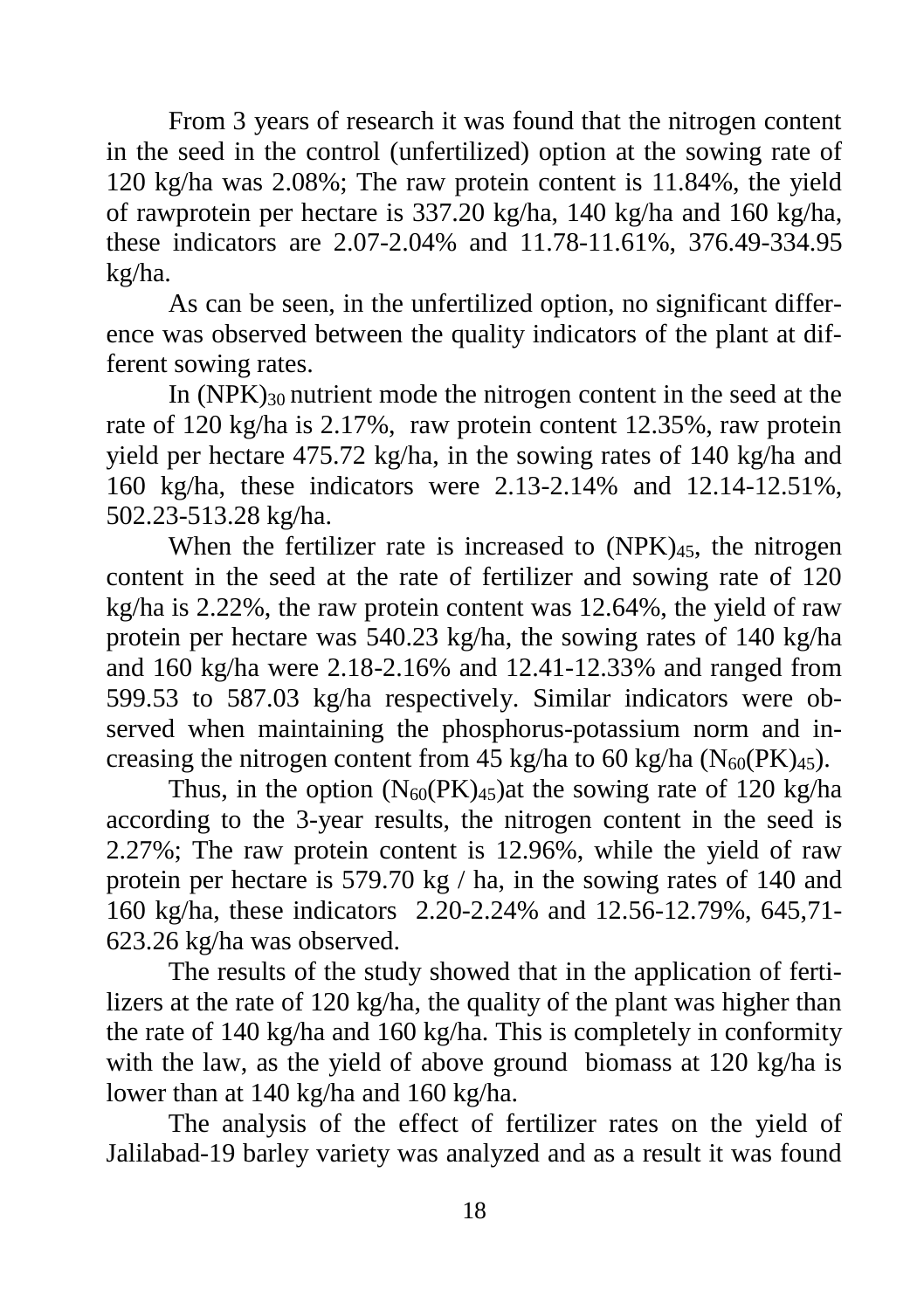that the effect of mineral fertilizers on productivity in the light gray chestnut soils of Mountainous-Shirvan is significant at the probability level of 0.01. (Table 4.2).

**Table 4.2**

| Effect of fertilizer rates on yield of "Jalilabad-19" winter barley |  |         |
|---------------------------------------------------------------------|--|---------|
|                                                                     |  | variety |

| Yield                             | Factors         | Df | SS      | MS     |          |
|-----------------------------------|-----------------|----|---------|--------|----------|
|                                   | Fertilizer rate |    | 1804.35 | 601.45 | 26.097** |
|                                   | Error           | 32 | 737.48  | 23.05  |          |
|                                   | Total           | 35 | 2541.84 |        |          |
| **: the probability level of 0.01 |                 |    |         |        |          |

When calculating the economic efficiency of experiments with barley in the rainfed light gray chestnut soils of mountainous Shirvan, it was found that the total cost of sowing and fertilizer rates of 120 kg/ha was between 187.8-456.48 manat. Net income from 1 hectare area was 666.60-885.45 manat, the cost of 1 ton of product was 65.89-102.26 manat, the level of profitability due to fertilizers varied between 257.08-240.25%.

Total costs for sowing and fertilizer rates of 140 kg/ha 196.60- 465.28 manat, net income from 1 hectare 762.20-1077.02 manat, cost of 1 ton of product 61.51-92.31 manat, when applying fertilizers The level of profitability was 273.36-277.20%. There was a very small difference in the level of profitability of the applied( $NPK$ )<sub>30</sub> and N60(PK)<sup>45</sup> fertilizer rates options.

Netincomefrom N60(PK)<sup>45</sup> fertilizer rate per hectare was 1077.02 manat was higher than net income obtained in  $(NPK)_{30}$  nutrient mode. As there is a very small difference between the netcost of 1 ton of product, the economic option is considered to be  $N_{60}$ (PK)45.

Total costs for sowing and fertilizer rates of 160 kg/ha 205,40- 474,08 manat, net income from 1 hectare 660,10-987,82 manat, cost of 1 ton of product 71,32-97,35 manat and level of profitability due to fertilizers was 264.32-255.83%.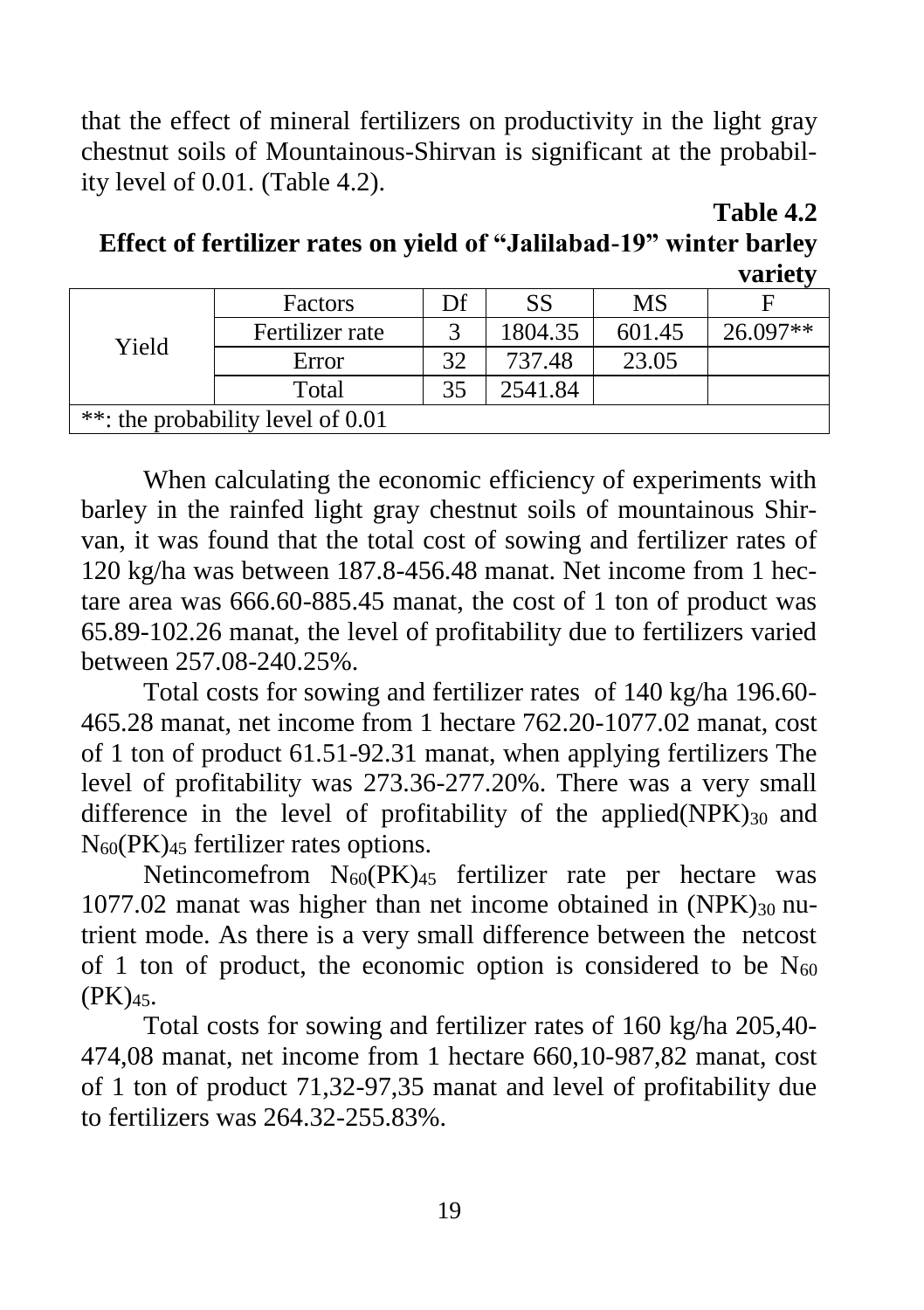### **Results**

- 1. The amount of mobile phosphorus in the soil in the stages of plant emergence, milky and full maturity in "Jalilabad-19" barley variety at the same sowing rate (140 kg/ha), depending on the normratio of fertilizers, on average 3 years compared to control - 5.7- 11,7 mg/kg, 3.2-8.0 mg/kg and 0.2-1.3 mg/kg were high.
- 2. The amount of exchangable potassium  $(K_2O)$  in the soil at the same sowing rate (140 kg/ha) in the emergence, milky and complete ripening stages of "Jalilabad-19" barley variety, on average in 3 years, depending on the norm-ratio of fertilizers, - 21- 26 mg/kg, 16-25 mg/kg and 8-12 mg/kg were high.
- 3. In the same fertilizer rate and 140 kg/ha sowing rate above ground biomass of the plant in the spring tillering, in the milk and complete maturity stages compared to the rate of 120 kg/ha in 3 years on average were high for 1.24-1.14 cen./ha, respectively; 2.39- 5.58 cen./ha; 8.11-14.15 cen./ha and 8.95-14.54 cen./ha.
- 4. Depending on the sowing and fertilizer rates of "Jalilabad-19" barley variety, years of research, the average nitrogen content in the total above ground biomass is 2.85-3.27% in the tillering stage, 1.33-1.68% in the stem elongation stage, milk stage 1.03-1.21% and 1.95-2.14 in the stem elongation stage compared to the spring tillering; The reasons for the 2.70-2.77 times decrease in the milk stage have been identified.
- 5. Nitrogen uptake of "Jalilabad-19" barley variety with above ground biomass by 46.86-53.88 kg/ha, depending on sowing rates, 140 kg/ha in spring sowing, milk and complete maturity stages; 54.18-77.23 kg/ha; 93.81-129.03 kg/ha and 268.42-348.41 kg/ha. There was no significant difference in the 160 kg/ha sowing rate compared to the 140 kg/ha, but in the 120 kg/ha sowing rate it was 3.66-37.53 kg/ha less, depending on the plant growth stages and fertilizer rates.
- 6. The highest grain yield in "Jalilabad-19" barley variety was at 140 kg/ha sowing,  $N_{60}P_{45}K_{45}$  fertilizer rates obtained grain yield was 51.41 cen./ha on average for 3 years. This is 6.68-2.68 cen./ha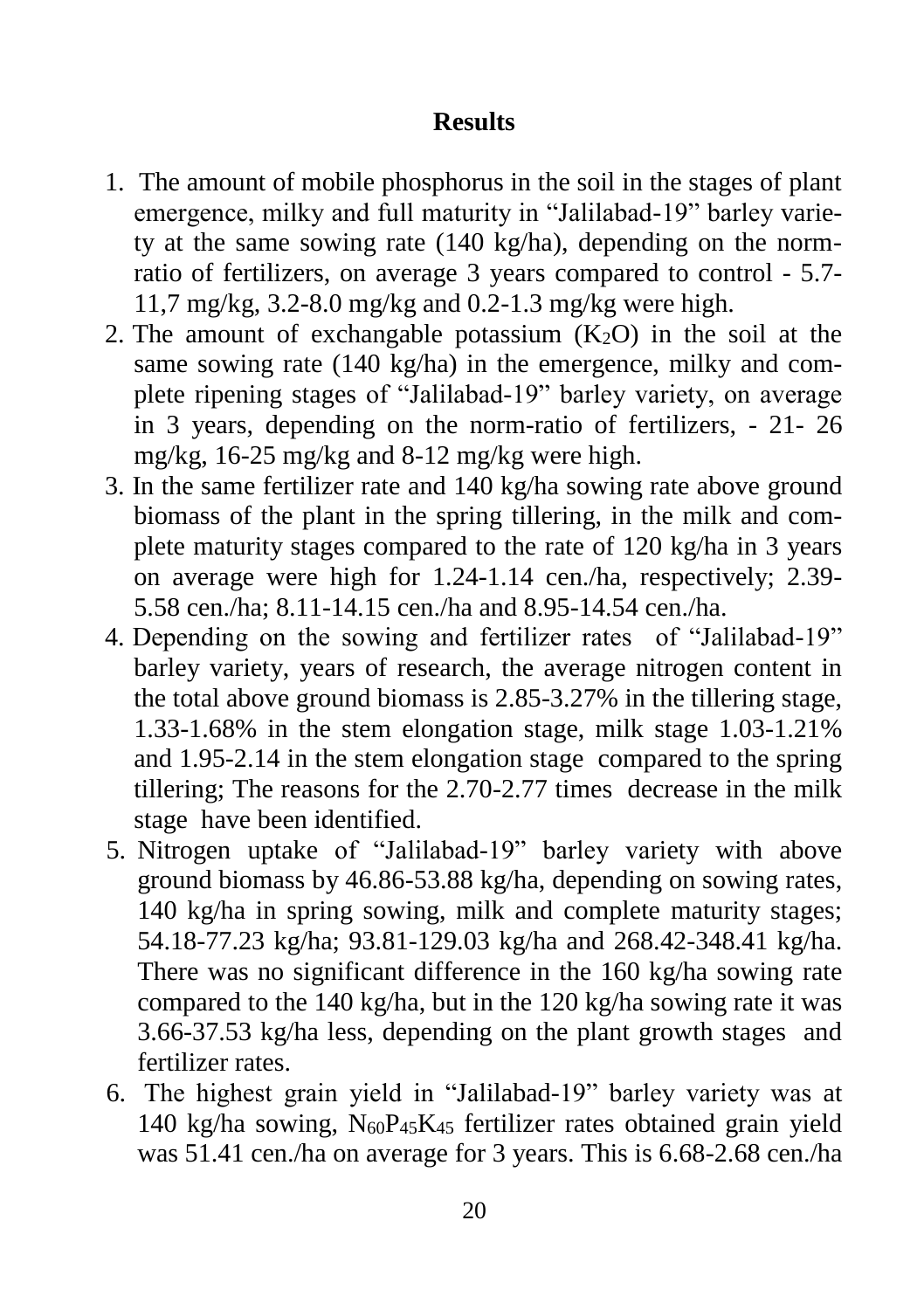more than in the same fertilizer rate 120 kg/ha and 160 kg/ha sowing rates, respectively.

- 7. The highest straw yield of "Jalilabad-19" barley variety on average in 3 years was obtained by sowing rates of 140 kg/ha and 160 kg/ha and  $N_{60}P_{45}K_{45}$  fertilizer rates. Straw yield was 83.10-83.90 cen./ha, respectively. This is 11.83-12.68 cen./ha higher than the sowing rate of 120 kg/ha in the same fertilizer rate.
- 8. Raw protein content in the seed of Jalilabad-19 barley variety varied between 12.14-12.56% at 140 kg/ha sowing rate on average in 3 years, collection of raw protein content changed between 502.23-645.71 kg/ha. The highest indicator was obtained in 140 kg/ha sowing rate at  $N_{60}P_{45}K_{45}$  -645.71 kg/ha. This is higher for 144,67-22,45kg/ha compared to 120 kg/ha and 160 kg/ha sowing rates in the same fertilizer rate.
- 9. Net income from 140 kg/ha sowing and  $N_{60}P_{45}K_{45}$  fertilizer rates is 1077.02 manat/ha, cost of 1 ton of product is 90.52 man; 120 kg/ha sowing rate compared to the same fertilizer net income is higher for 190.57 manat/ha, 1 ton of yield cost is cheaper for 11.53 manat; 160 kg/ha sowing rate compared to the same fertilizer rates is 89.20 manat/ha, the cost of 1 ton of yield was low for 6.83 manat.

### **Recommendations to the production**

- 1. Along with application of 140 kg 120kg and 160 kg of sowing rates in rainfed mountain light gray-brown soils was not economically effective. Protecting land fertility is recommended to give 140 kg / ha sowing rate to obtain an economically efficient high barley yield.
- 2. The high and quality yield was obtained in  $N_{60}P_{45}K_{45}$  option when applying the  $N_{30}P_{30}K_{30}$ ,  $N_{45}P_{45}K_{45}$  and  $N_{60}P_{45}K_{45}$  fertilizer rates in the rainfed conditions of Gobustan.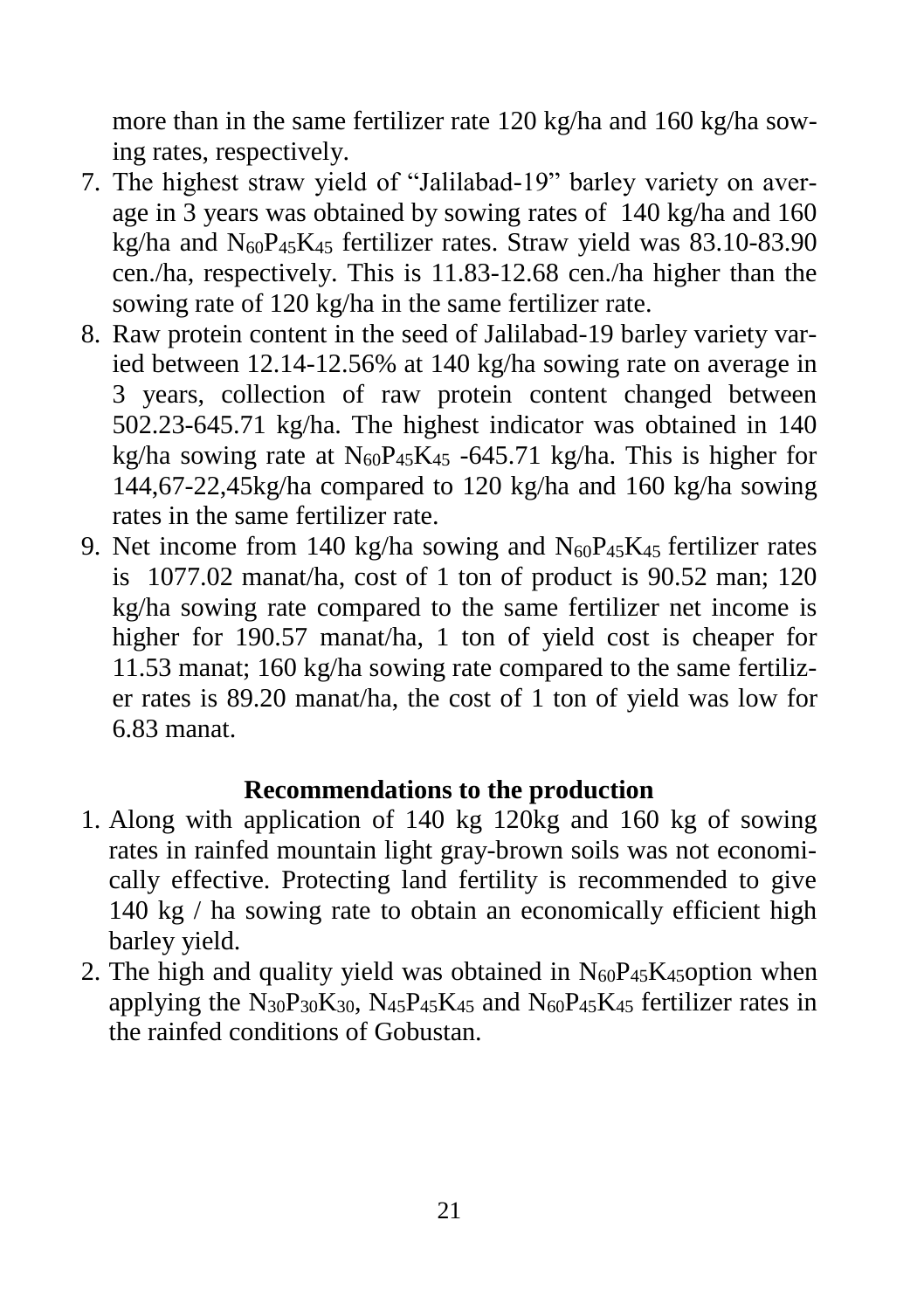### **The main provisions of the dissertation and the obtained results are reflected in the following published scientific works**

- 1. Hajimammadov I.M, Islamzadeh R.H Effect of sowing and fertilizer rates on yield of "Jalilabad-19" barley variety in rainfedlightchestnut soils of Gobustan // Proceedings of RICH XXIX (2018), p.474-477.
- 2. Islamzadeh R.X. The impact of sowing rates on yield components of "Jalilabad 19" barley variety in dry-farming land condition. Conference of young scientists and students // "Innovations in biology and agriculture to slove global challenges". October 31, 2018, p. 90.
- 3. Islamzadeh R.X. Effect of sowing and fertilizer rates on structural indicators of "Jalilabad-19" barley variety // Materials of the Republican scientific-practical conference "Academician Jalal Aliyev and Genetic resources of biological diversity" dedicated to the 90<sup>th</sup> anniversary of Academician Jalal Alirzaoglu Aliyev, Ganja, 30.11.2018, p. 296-301.
- 4. Islamzade R.H. Dependence on Nitrogen Assimilation and Dynamics of the Collection of Total above- ground Dry Biomass From the Development stages, sowing rates and Fertilizers of barley // Bulletin of Science and Practice / Bulletin of Science and Practice https://www.bulletennauki.com Т. 5. №6. 2019, pp.173-181.
- 5. Hajimammadov I.M, IslamzadeR.H. Dependence of nitrogen transporton "Jalilabad-19" barley variety with above ground dry biomass on sowing and fertilizer rates // Azerbaijan Agrarian Science, 3/2019, p. 115-118.
- 6. Hasanova G.M., Islamzade R.X. Effect of rates and ratios of mineral fertilizers on accumulation of above ground dry biomass and raw protein yield per hectare depending on the development stages of "Jalilabad-19" barley variety // Azerb. Proceedings of the Society of Soil Scientists, Volume XV, 2019, pp.488-492.
- 7. Islamzadeh R.H. Effect of the norm of sowing and fertilization on the fertility of barley and the assimilation of nitrogen in the conditions of dry soils // International Youth Scientific Conference IV Williams readings - "Genetic and agronomic assessment of K.Mai, 2019. RIAU, pp.12-14.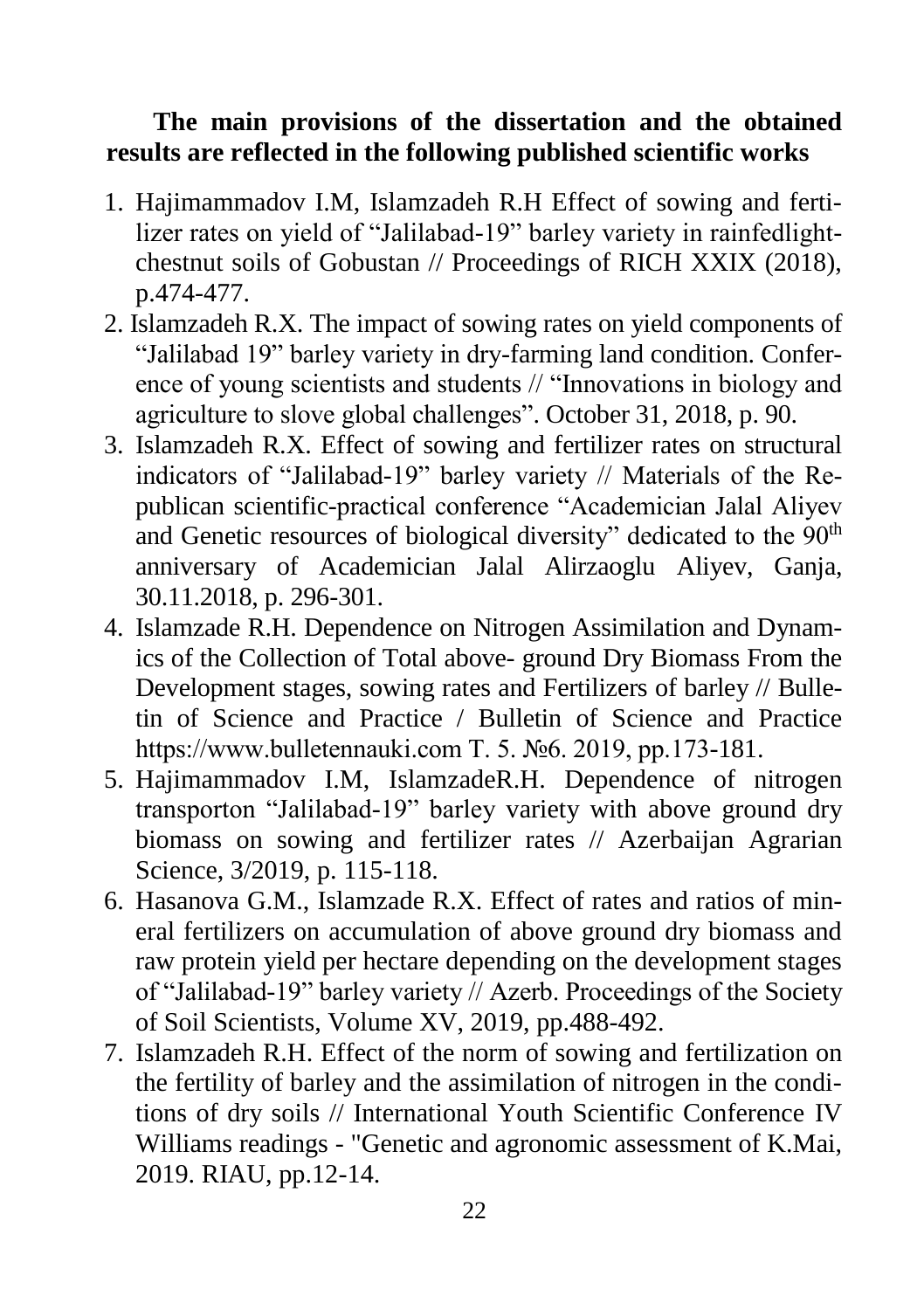- 8. Islamzadeh R.H. Effect of norms and fertility on crops and indicators of grain quality // Development and Introduction of Modern Scientific Technologies for Modernization of Agro-Industrial Complex. Collection of articles on materials of the  $5<sup>th</sup>$  International Scientific Conference dedicated to the  $125<sup>th</sup>$  anniversary of the birth of Terenty Semyonovich Maltsev November, 2020.p.153-157.
- 9. Islamzadeh R.Kh. Effect of mineral fertilizers on the accumulation of above-ground dry biomass in dependence on the stage of development // Agrarian Landscapes, Their Sustainability and Development Features, Krasnodar KubGAU, 2020, p. 108-111.
- 10. Islamzadeh R.Kh. Effect of norms and ratios of mineral fertilizers on the nitrogen content in the above ground biomass of "Jalilabad-19" barley variety // Institute of Soil Science and Agrochemistry of ANAS "Environmental problems and its conservation strategy: vision for the future" Materials of the Scientific-practical conference on the topic, Baku-2020, p.32.
- 11. Islamzade R.Kh. Changes in the productivity of Jalilabad-19 barley variety in different conditions depending on the amount of precipitation in different research years // Proceedings of RICH 2 (31) volume, №1 2020, p.111-115.
- 12. Islamzadeh R.Kh. Effect of Sowing Rates And Fertilizers On The Dinamics Of The Content Of Phosphorus And Potassium In The Soil, Depending On The Development Stages Of Winter Barley On Light-Chestnut Soils In The Conditions Of Bogara // Почвоведение и агрохимия, №3, 2021, p. 30-38.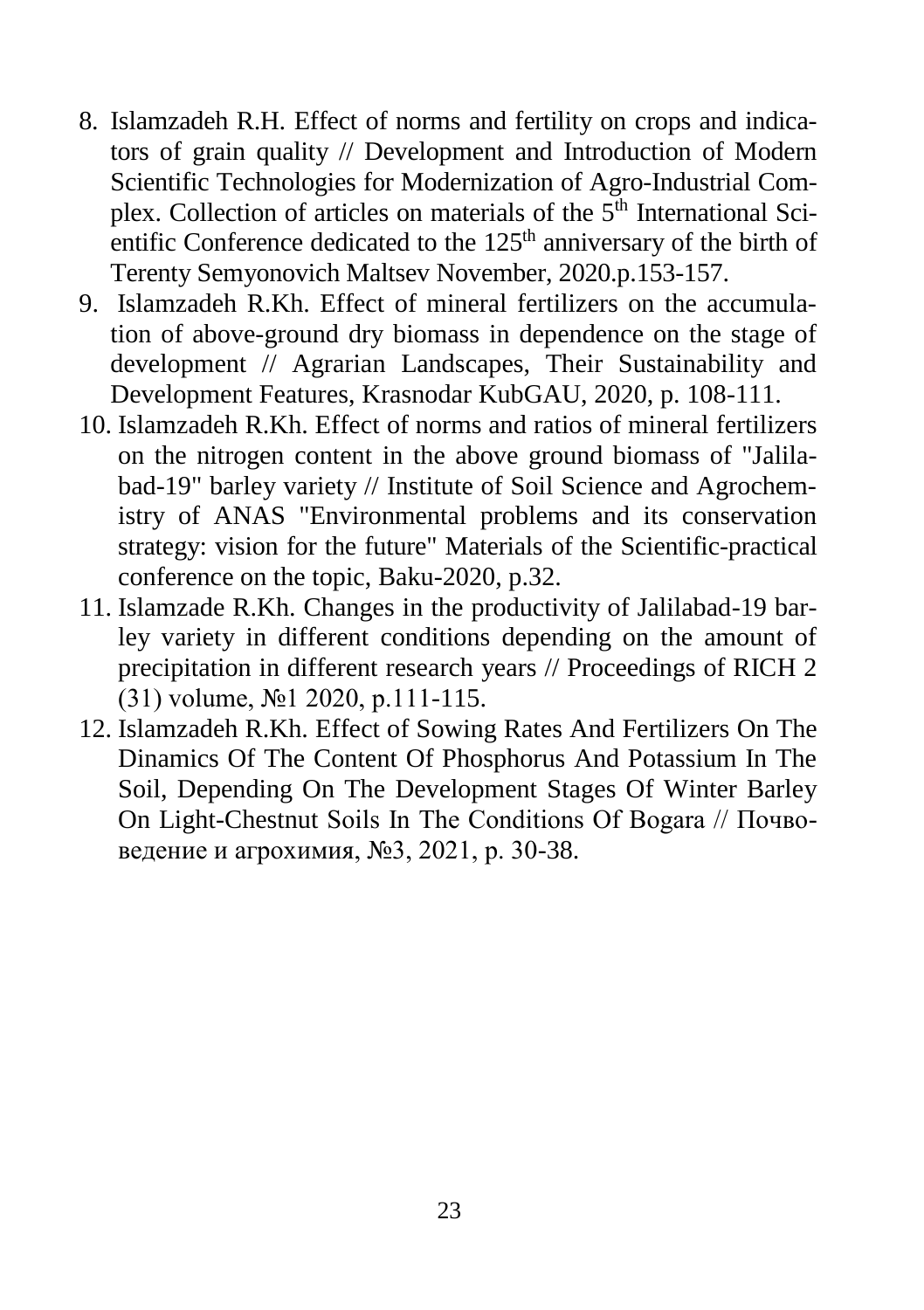The defense will be held on 29 June 2022 at 11.00 at the meeting of the Dissertation Council of Supreme Attestation Commission under the Institute of Soil Science and Agrochemistry of ANAS operating at ED.1.32

Address: AZ1073, Yasamal district, Mammad Rahim st., 5.

Dissertation is accessible at the Institute of Soil Science and Agrochemistry of ANAS.

Electronic versions of dissertation and its abstract are available on the official website of the Institute of Soil Science and Agrochemistry of ANAS.

Abstract was sent to the required addresses on **«25»** *may* 2022.